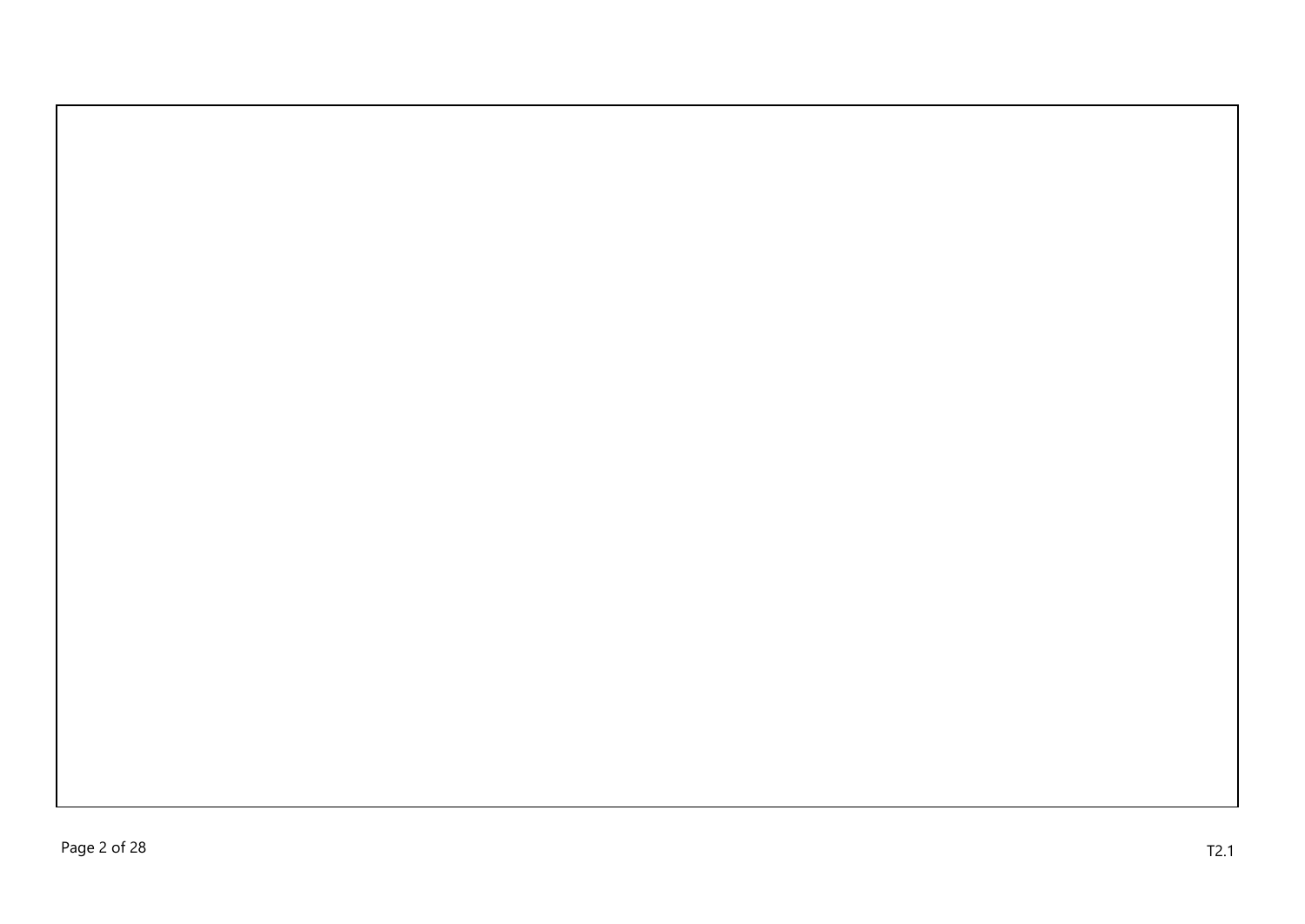| #               | Island | House Name    | Name                  | Sex       | National ID | ، ه ، بر <u>م</u>           | ىئرىتر                                                                                                |
|-----------------|--------|---------------|-----------------------|-----------|-------------|-----------------------------|-------------------------------------------------------------------------------------------------------|
| Male'           |        |               |                       |           |             |                             |                                                                                                       |
| 1               | Male'  | H. Aahama     | Fathimath Zeena       | F         | A007341     | ر. ءَرَدَ                   | تۇپوخۇ پېتر                                                                                           |
| 2               | Male'  | H. Aahama     | Ibrahim Ziyath        | M         | A010134     | ر بەرىر                     | ە ھەترىرى<br>م<br>پر ۾<br>مخ افراد                                                                    |
| $\vert$ 3       | Male'  | H. Aahama     | Hassan Ziyath         | M         | A027051     | ر. بۇزۇ                     | بر کے ملک ہے ہڑھی                                                                                     |
| $\vert 4$       | Male'  | H. Aahama     | Mohamed Azeez         | M         | A033329     | ر بەرىر                     | כנסנכ גם                                                                                              |
| $\overline{5}$  | Male'  | H. Aahama     | Aminath Hassan Maniku | F.        | A033331     | ر. بۇزۇ                     | م المعلم المستقرح المحمد المحمد المحمد المحمد المحمد المحمد المحمد المحمد المحمد المحمد المحمد المحمد |
| $\vert 6 \vert$ | Male'  | H. Aahama     | Abdulla Ziyath        | M         | A033338     | ر. پۇرىخ                    | پره قرالله پر پر گرمو                                                                                 |
| 7               | Male'  | H. Aahama     | Hussain Ziyath        | M         | A138490     | ر. بۇزۇ                     | 2 سەمەھرىمى ئىقرىمى<br> -                                                                             |
| 8               | Male'  | H. Aazaadhuge | Ahmed Rasheed         | ${\sf M}$ | A055820     | ر به عرو د<br>ر به هم تور   | أبره رو برشوش                                                                                         |
| 9               | Male'  | H. Aazaadhuge | Mohamed Yamaan Ahmed  | M         | A127968     | ر به ۱۶۶۶<br>ر به دمنج توری | כנסגב גם גסגב<br>כגמבנג מבית הגבת                                                                     |
| $ 10\rangle$    | Male'  | H. Aazaadhuge | Aminath Farah Ahmed   | F         | A264676     | ر به ۱۶۶۶<br>ر به همچ توری  | أدوسي ويرو بره دو                                                                                     |
| 11              | Male'  | H. Aibahaaru  | Ahmed Amir            | M         | A059070     | ر. "دره ژنر                 | رەرو ھەج                                                                                              |
| 12              | Male'  | H. Aibahaaru  | Mohamed Amir          | M         | A059147     | ر. "دره ژنر                 |                                                                                                       |
| 13              | Male'  | H. Aibahaaru  | Abdul Latheef         | M         | A067327     | ر. مەمۇرىمى                 | رە دەر <sub>كې</sub> رو                                                                               |
| 14              | Male'  | H. Aibahaaru  | Aamila Lathyf         | F         | A067328     | ر. مەمەتتىر                 | د و د دور                                                                                             |
| 15              | Male'  | H. Aibahaaru  | Hamila Lathyf         | F         | A078328     | $\frac{226}{10}$            | رُوِدٌ دَوِدٌ                                                                                         |
| 16              | Male'  | H. Aibahaaru  | Abdulla Lathyf        | M         | A078329     | ر. مەمەتىر                  | ة معرالله<br>ځ چ و                                                                                    |
| 17              | Male'  | H. Aibahaaru  | Ahmed Lathyf          | M         | A149753     | ر. مەھەرىمى                 | دەر دې توپۇ                                                                                           |
| 18              | Male'  | H. Aibahaaru  | Mohamed Nabeel Ahmed  | M         | A292745     | ر. مەھەرىمە                 | ورەرو برەپروتر                                                                                        |
| 19              | Male'  | H. Aibahaaru  | Hussain Sham Ahmed    | M         | A353366     | ر. "ەرەرگە                  | ج مسكر مشرق المراكز و را در و                                                                         |
| 20              | Male'  | H. Ali        | Shareefa Abdulla Didi | F         | A032038     | ر، مەتر                     | ڪس <i>يوگر ڪن</i> ھ تراللّه مرمر                                                                      |
| 21              | Male'  | H. Ali        | Ikurishath Ali Didi   | F.        | A071883     | ر آرم                       | أرع يريشكم فللمتح ويرتر                                                                               |
| 22              | Male'  | H. Ankaa      | Ahmed Lubab Rameez    | M         | A111111     | ر بە ئەرىئە                 | ر و د د و و د د و                                                                                     |
| 23              | Male'  | H. Arum Lilly | Aishath Shamoona      | F.        | A058593     | ر دره و د<br>ر              | أحمد شده و در ۱۳۵۵ مر                                                                                 |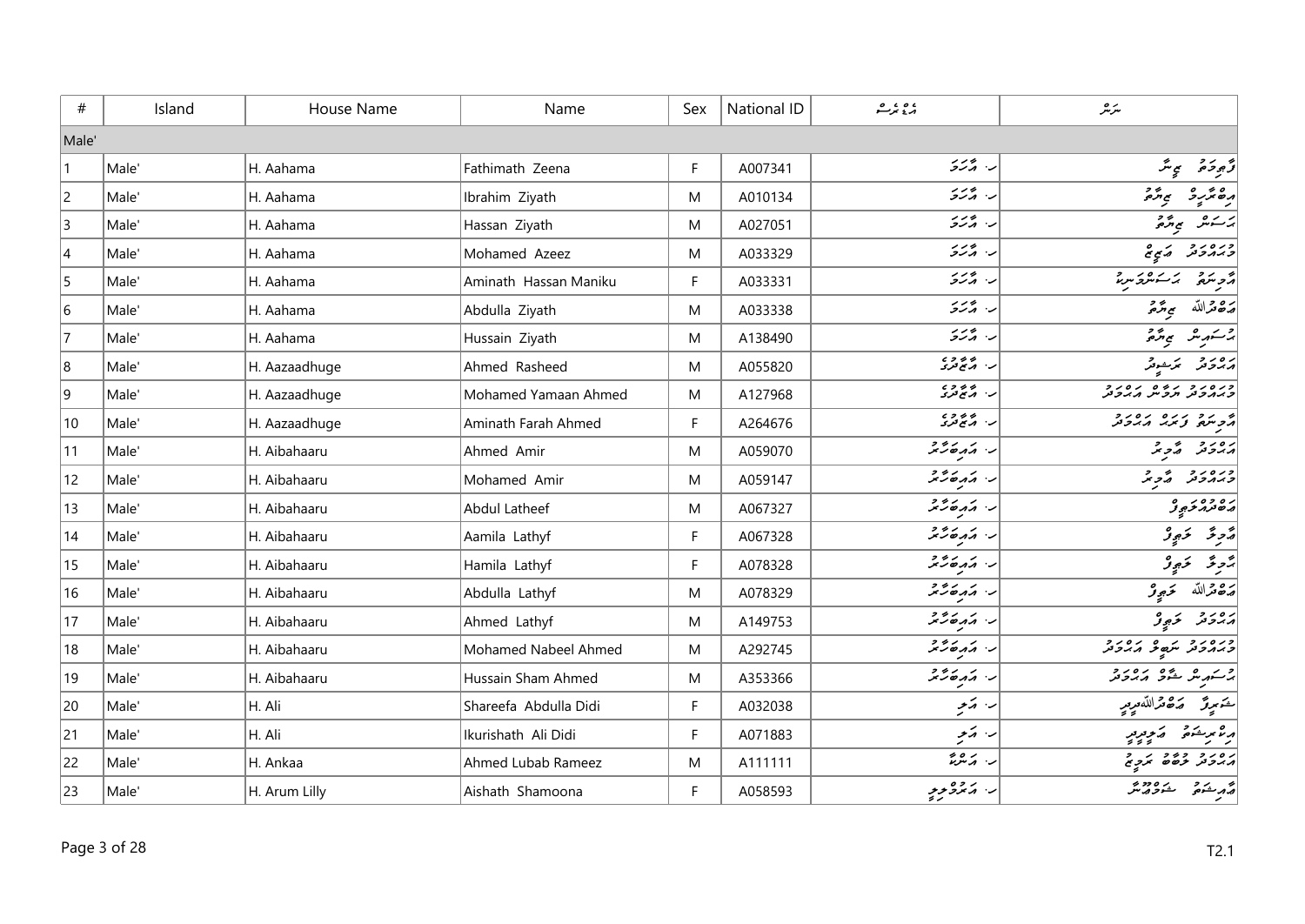| 24           | Male' | H. Arum Lilly   | Aminath Shameena       | F         | A058594 | ر بە ئەتروپۇر             |                                       |
|--------------|-------|-----------------|------------------------|-----------|---------|---------------------------|---------------------------------------|
| 25           | Male' | H. Arum Lilly   | Zareena                | F         | A121012 | ر . روه وو                | ئەمبەيتىر<br>ئ                        |
| 26           | Male' | H. Arum Lilly   | Adam Shamoon           | M         | A132902 | ر . روه وو                | ر<br>پر تر و<br>شەھ جو ھ              |
| 27           | Male' | H. Arum Lilly   | Fathimath Shiyana      | F         | A132935 | ب دروه دو                 | توجو في الشرير                        |
| 28           | Male' | H. Aseyge       | Abdulla Rasheed Moosa  | M         | A101789 | ر به کرمندی               | رە قراللە برىدو 3 م                   |
| 29           | Male' | H. Aseyge       | Naffah Abdulla Rasheed | M         | A366957 | ر. مرتبعی                 | برە بەج بەھ تراللە برىنوتر            |
| 30           | Male' | H. Aswan        | Ibrahim Adhil          | M         | A064021 | ر. ئەستوپىر               | رە ئرىر ئەرگى                         |
| 31           | Male' | H. Aswan        | Mohamed Dhain Adhil    | ${\sf M}$ | A161251 | ر. ئەسىۋىتر               | ورەرو مەرھ گورى                       |
| 32           | Male' | H. Asward       | Mohamed Adly           | ${\sf M}$ | A000648 | ر. مەسشۇرىي               | ورەر دەر دەر                          |
| 33           | Male' | H. Asward       | Ismail Yaeesh Adly     | M         | A160933 | ر. مەسشۇرىي               | أبر سادة برقر عبد المستردين المستردين |
| 34           | Male' | H. Asward       | Ahmed Naish Adly       | M         | A348568 | ر. مەسشۇرىي               | أرور ومحمد المحمد المحمدة             |
| 35           | Male' | H. Athafaru     | Athifa Ibrahim         | F         | A040524 | ر، پەرى تە                | أموز مقدرة                            |
| 36           | Male' | H. Athafaru     | Mohamed Jinan          | M         | A040527 | ر. رژور و                 | ورەرو بەشر                            |
| 37           | Male' | H. Athafaru     | Fathmath Jumana        | F         | A162985 | ر، مەدىر                  | و و دو پر                             |
| 38           | Male' | H. Athafaru     | Aminath Junaina        | F         | A162986 | ر . مەدى ئى               | أأدوسكم فالمتمر مثر                   |
| 39           | Male' | H. Atlanta      | Fiunaz Waheed          | F         | A000650 | ر. گەۋگە ھۇس              | و پر شيخ ځې تر                        |
| 40           | Male' | H. Atlanta      | Aishath Hussain        | F         | A102889 | ، مع تر مع                | ە ئەستىق برگىتورىش                    |
| 41           | Male' | H. Atlanta      | Mohamed Nafiu Waheed   | M         | A104798 | ر، مع تر شع               | ورەرو شرە ئەر                         |
| 42           | Male' | H. Baadee Villa | Aishath Azla           | F         | A053904 | ر. ھُ۽ وِڄَّ              | وكرم شكوه والمحافر                    |
| $ 43\rangle$ | Male' | H. Baadee Villa | Hussain Izman Saeed    | M         | A148516 | ر. ځې وگړ                 | ج سەمەھ مەنج ۋىكە سەمەقر              |
| 44           | Male' | H. Badidhooge   | Ahmed Shareef          | ${\sf M}$ | A011739 | ر به خود و<br>ر که وتری   | رەرد شەرە                             |
| 45           | Male' | H. Badidhooge   | Zahura Adam            | F         | A037968 | ر به حوص<br>ر که عرض      | پر دی پر پره                          |
| 46           | Male' | H. Badidhooge   | Ali Shareef            | ${\sf M}$ | A047181 | د به دوه<br>ر که دری      | پر چې سندېږيز                         |
| 47           | Male' | H. Badidhooge   | Shareefa Adam Ibrahim  | F         | A051476 | ر به کاروی<br>ر کارونوی   | شهرق أنرو المعتبر                     |
| 48           | Male' | H. Badidhooge   | Aishath Shazleen       | F         | A132741 | ر به حود و<br>ر که و توری | ۇرمىقو ھەج بېرىر                      |
| 49           | Male' | H. Badidhooge   | Mariyam Nazneen        | F         | A132892 | ر به حوج<br>ر که وتری     | رەرە شەرپۇر                           |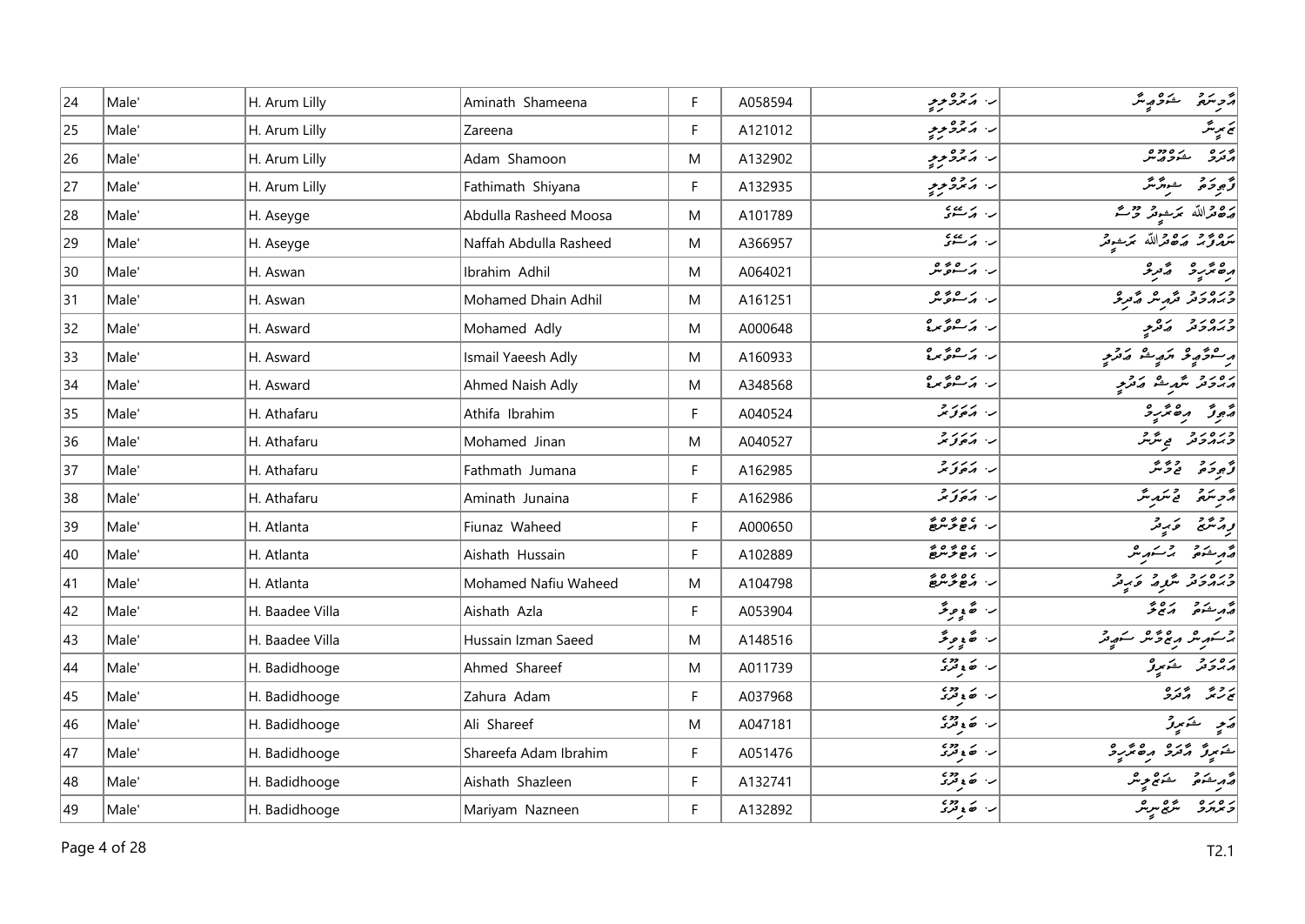| 50 | Male' | H. Badidhooge        | Aminath Fazleen        | F           | A330021 | ر . که ۶۵ وی<br>ر . که ۶ توری                                                                | أأوسكم وكسور                                                                                             |
|----|-------|----------------------|------------------------|-------------|---------|----------------------------------------------------------------------------------------------|----------------------------------------------------------------------------------------------------------|
| 51 | Male' | H. Bagshaan          | Moosa Naeem            | M           | A043281 | ر. ٷڗٟٛ؊ؚٞۺ                                                                                  | $\begin{array}{cc} 0 & \frac{1}{2} & \frac{1}{2} \\ \frac{1}{2} & \frac{1}{2} & \frac{1}{2} \end{array}$ |
| 52 | Male' | H. Bangkok           | Fathimath Ahlam        | F           | A050922 | $\overset{\circ}{\mathcal{H}}\overset{\circ}{\mathcal{H}}\overset{\circ}{\mathcal{H}}\cdots$ | ەرەپەە<br>ا تو پر تر د                                                                                   |
| 53 | Male' | H. Bangkok           | Aishath Ihsana Mohamed | F           | A050924 | $\overset{o\times o\times c}{\phantom{o}}$ .                                                 | د.<br>د کرم شوی اور کرمن کرد کرد و تر                                                                    |
| 54 | Male' | H. Bangkok           | Ahmed Hamdhoon         | ${\sf M}$   | A325191 | $\overset{o\times o}{\phantom{o}}\,\overset{c}{\phantom{o}}\,\ldots\,$                       | גפי כי הפרבים                                                                                            |
| 55 | Male' | H. Bangkok           | Mariyam Hana           | F           | A335022 | ، ئەمەدە<br>ر. ئ                                                                             | رەرە ئەگ                                                                                                 |
| 56 | Male' | H. Basaatheen        | Moosa Shawan Abbas     | M           | A159238 | ر. ئۆگىمۇش                                                                                   | دو مع معرض ده ده م                                                                                       |
| 57 | Male' | H. Basaatheen        | Abbas Waheed           | M           | A217021 | رە ئەشھەپىر                                                                                  | دە ئەر ئەر                                                                                               |
| 58 | Male' | H. Boashigasdhoshuge | Abdulla Nasheed        | M           | A064375 | ر چه در ۲۵ د و د<br>ر هم دی سوتوری                                                           | مەھىراللە<br>سرمشوقر                                                                                     |
| 59 | Male' | H. Boashigasdhoshuge | Hawwa Moosa            | F           | A070729 |                                                                                              | پره په په پیښه                                                                                           |
| 60 | Male' | H. Boashigasdhoshuge | Hassan Nasheed         | M           | A074076 |                                                                                              | ىز سىكىش ئىكرىشوقى                                                                                       |
| 61 | Male' | H. Brown House       | Fathimath Latheefa     | F           | A009891 | ه در ده در د ه                                                                               | و بر د<br>تر موځ مو<br>تحبج وگر                                                                          |
| 62 | Male' | H. Brown House       | Mariyam Asifa          | $\mathsf F$ | A009894 | ه در ده در د ه                                                                               | ر ه ر ه<br><del>ر</del> بربر ژ<br>ە ئەسىرىتى                                                             |
| 63 | Male' | H. Brown House       | Aishath Raeefa         | F           | A009895 | ه د د وه د د ه<br>پ ه <i>پروس پ</i> رو ه                                                     | مەر شەمۇر ئىمەر ئى                                                                                       |
| 64 | Male' | H. Brown House       | Ahmed Athif            | M           | A012528 | ه در ده در د ه                                                                               | ره رحم و هم                                                                                              |
| 65 | Male' | H. Brown House       | Nazima                 | F           | A012529 | ر. ھىردىرىرى                                                                                 | متثفجر                                                                                                   |
| 66 | Male' | H. Brown House       | MARYAM ASIMA           | F           | A012530 | ه در ده در د ه                                                                               | ر ه ر ه<br><del>و</del> بربرو<br>رژ-بەر                                                                  |
| 67 | Male' | H. Brown House       | Abdullah Rasheed       | M           | A022978 | ر. ھىمەمەردە م                                                                               | برە تراللە<br>بخرشوقر                                                                                    |
| 68 | Male' | H. Brown House       | <b>Abdul Rasheed</b>   | M           | A026015 | ه در ده در د ه                                                                               | رە دە بر<br>ئەھەر ئەسبەتر                                                                                |
| 69 | Male' | H. Brown House       | Mariyam Igdhaam        | F           | A038690 | $2, 2, 2, 3, 2, 6$ .                                                                         | ر ہ ر ہ<br>تر ہر ہر ہے کر                                                                                |
| 70 | Male' | H. Brown House       | Ali Ahsham             | ${\sf M}$   | A038691 | ه د د وه د د ه<br>پاسه همدس                                                                  | $\begin{bmatrix} 2 & 2 & 3 & 3 \ 2 & 2 & 3 & 3 \ 3 & 3 & 3 & 3 \end{bmatrix}$                            |
| 71 | Male' | H. Brown House       | Abdul Shukoor          | M           | A058856 | ه <i>بر د</i> ه بر د ه<br>پ <sub>ن</sub> ه <i>مه مربر ک</i>                                  | ر ٥ ۶ ٥ ٥ ۶ م.<br>در ۱۵ تر در شرح بر                                                                     |
| 72 | Male' | H. Brown House       | FATHMATH MAISHA        | F           | A067600 | ر. ۰٫۰٫۰٫۰٫۰٫۰۰                                                                              | أراوحو أوالمحمومة                                                                                        |
| 73 | Male' | H. Brown House       | Aminath Athifa         | F           | A068110 | 2, 2, 2, 3, 2, 8                                                                             | رحمي وتح<br>لمجمعبه حميتم                                                                                |
| 74 | Male' | H. Brown House       | Aishath Ifdham         | F           | A097681 | ، صرومبرد م                                                                                  | ەر ۋىژى<br>ر<br>دگرار شومی                                                                               |
| 75 | Male' | H. Brown House       | Fathimath Inthidhaam   | F           | A097729 | ر. ھىردىرىرى                                                                                 | ژُودو مگوند                                                                                              |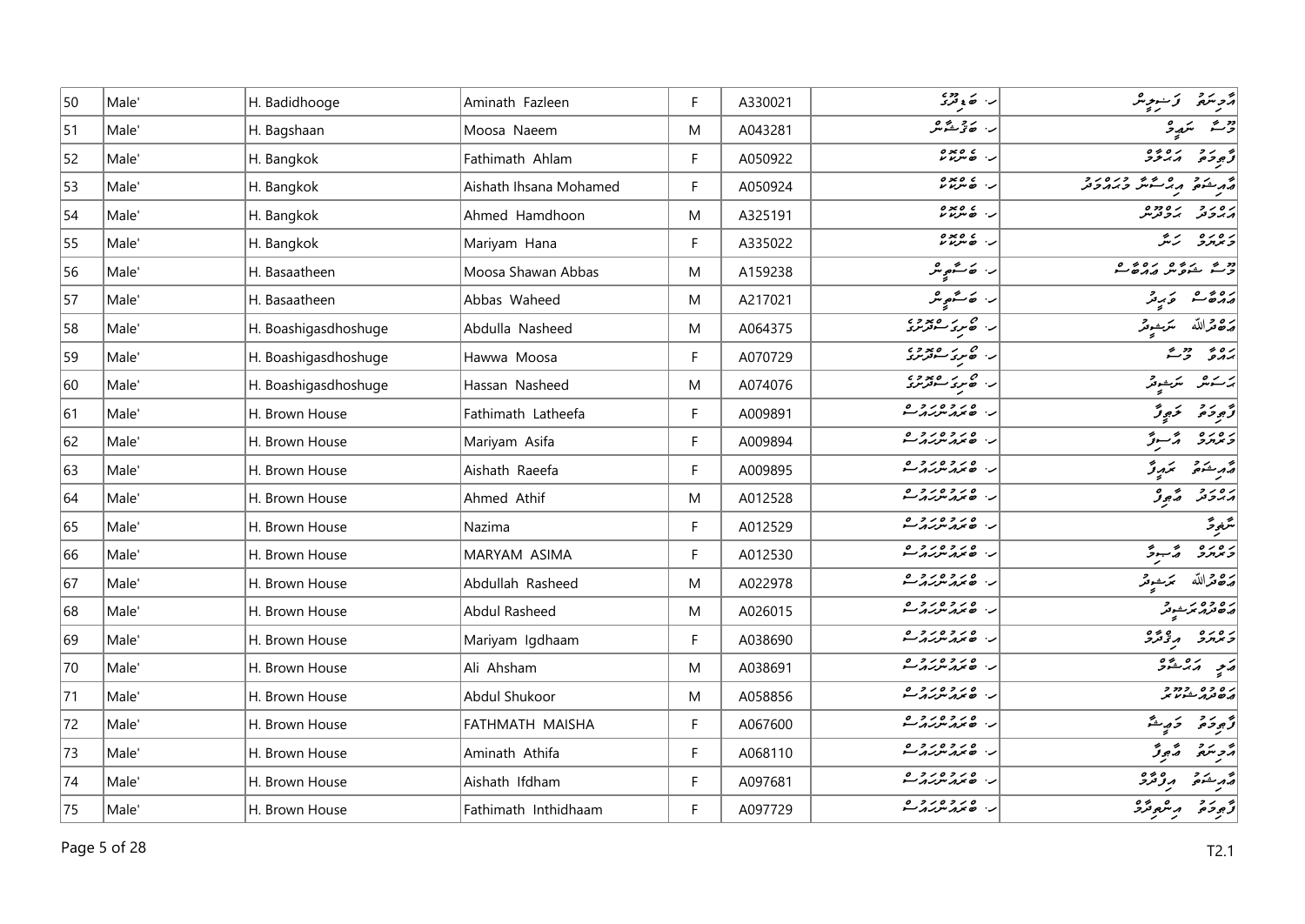| 76  | Male' | H. Brown House | Aminath Nazly             | F         | A101726 | ر. ۰٫۰٫۰٫۰٫۰٫۰                    | أأرمر ترة<br>يتميح محي                       |
|-----|-------|----------------|---------------------------|-----------|---------|-----------------------------------|----------------------------------------------|
| 77  | Male' | H. Brown House | Fathimath Nadeema         | F         | A128795 | ، صرر مرد م                       | ا تڙجو خرچ                                   |
| 78  | Male' | H. Brown House | Mohamed Nadheem           | M         | A128802 | ر. ھىردىرىرى                      | و ر ه ر و<br><i>و پر پر</i> وتر<br>سربرو     |
| 79  | Male' | H. Brown House | Hussain Afrah             | M         | A158237 | ، صرومبرد م                       | برە بور<br>لجيسكور يثر                       |
| 80  | Male' | H. Brown House | <b>Abdul Hameed</b>       | M         | A162890 | ه در ده در د ه                    | ره وه ر<br>مه فروبر د تر                     |
| 81  | Male' | H. Brown House | Mohamed Arif              | M         | A264653 | ه د د وه د د ه<br>پن هغه سربر د ک | ورەر د ئەر                                   |
| 82  | Male' | H. Brown House | FATHIMATH RAYA AHMED ARIF | F         | A339305 | ه در ده در د ه                    | و د د په د در د په د                         |
| 83  | Male' | H. Brown House | AHMED HAISHAM             | ${\sf M}$ | A342678 | ر. صرح مرد م                      | أرەرو كەيدە                                  |
| 84  | Male' | H. Brown House | Aishath Naura Naseem      | F         | A346493 | ە بەر <i>دەر دە</i>               | أقهر شوقو المرواحي الكرسوفى                  |
| 85  | Male' | H. Brown House | Fathimath Nasma Naseem    | F         | A346494 | ، صرومبرد م                       | أؤج برو الراعاة الكرسور                      |
| 86  | Male' | H. Brown House | Mohamed Hazim Hameed      | M         | A346667 | ر. ھىمەمىرىدىم ب                  | ورەرو پى ئەچ                                 |
| 87  | Male' | H. Brown House | Ahmed Haizam Hameed       | M         | A346721 | ه در ده در د ه                    | גפני הגבל הביל                               |
| 88  | Male' | H. Brown House | Ismail Ihuthiram          | M         | A350216 | $2, 2, 2, 3, 2, 6$ .              | وڪوڻو ورمورو                                 |
| 89  | Male' | H. Brown House | Anaa Mohamed              | F         | A413233 | ه در ده در ده<br>په هغه سربرا     | برش وره رو                                   |
| 90  | Male' | H. Chilkalake  | Fareedha Moosa Manik      | F         | A043184 | ر. محولاتور<br>ر. محولاتور        | أزيريد ومشوسره                               |
| 91  | Male' | H. Chilkalake  | Aminath Shahiya Abdulla   | F         | A043196 | ر . محوظ عربه <i>ه</i>            | أُمُّحِ سَمَعَ مُتَّمَرِ مُرَّةً مُدَاللَّهُ |
| 92  | Male' | H. Chilkalake  | Ibrahim Ismail            | M         | A043197 | ر به نورگی در                     | رەندىر دىسىۋېر                               |
| 93  | Male' | H. Chilkalake  | Shafaq Ahmed Zenith       | F         | A351929 | ر به وی دی ه                      | شكوتى كالرواح فالمرج                         |
| 94  | Male' | H. Crest       | Abdul Wadood Ali          | M         | A012121 | ر. رو پر صدي                      | ر ه و ه رود و .<br>در ه تر تر تر و .         |
| 95  | Male' | H. Crest       | Ahmed Shuhad              | M         | A024360 | ر، روپرے م                        | ره رح در در<br>پرکاتر شوگور                  |
| 96  | Male' | H. Crest       | Mohamed Suad              | M         | A038895 | ر، روپرے م                        | ور ور و و و و<br>تربر بروتر مستورتر          |
| 97  | Male' | H. Crest       | Aminath Nazhath           | F.        | A039078 | ر، الإعراق<br>ر، الإعراق          | و دره سره ده د                               |
| 98  | Male' | H. Crest       | Abdul Shakoor Abdulla     | M         | A039079 | ر، رو پر شی                       | ره وه بردو و ده د الله                       |
| 99  | Male' | H. Crest       | Aishath Nahuzath          | F         | A039080 | ر، روپر صدی                       |                                              |
| 100 | Male' | H. Crest       | Maryam Nusrath            | F         | A039081 | ر، روپر صدی                       | ر ه ر ه<br><del>ر</del> بربر د<br>بترب وبر د |
| 101 | Male' | H. Crest       | Fathimath Nasira          | F         | A039082 | ر، روپرے م                        | ۇۋۇۋە سەببەر                                 |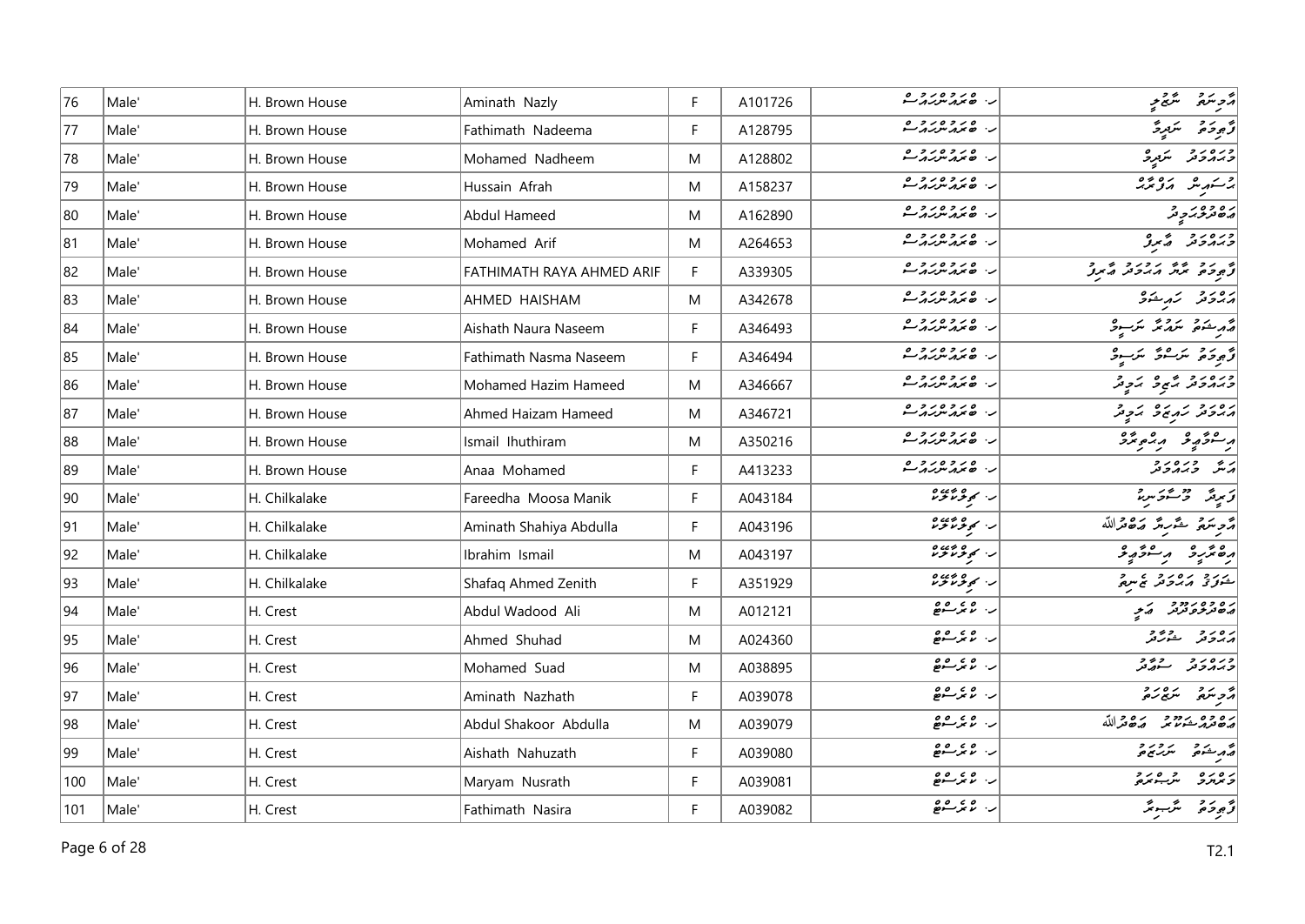| 102 | Male' | H. Crest       | Ahmed Zeedan Suad           | ${\sf M}$   | A147825 | ر. ۱۶ ترشیح                | أرور و پرتگر مستقافته                                                                                                                                 |
|-----|-------|----------------|-----------------------------|-------------|---------|----------------------------|-------------------------------------------------------------------------------------------------------------------------------------------------------|
| 103 | Male' | H. Crest       | Fathimath Lisa Shuhad       | F.          | A326532 | ر، رو پر صفح               | و دو په دووو                                                                                                                                          |
| 104 | Male' | H. Dhaaliyaan  | Hussain Ashfaq              | M           | A022894 | ر. قروقرمر                 | چرىسى كەشۈرى                                                                                                                                          |
| 105 | Male' | H. Dhaaliyaan  | Mohamed Adlee               | M           | A023075 | ر. قروقرمر                 | وره د د د د                                                                                                                                           |
| 106 | Male' | H. Dhaaliyaan  | Ahmed Nazim                 | M           | A032798 | ر. قرَّمْ قريم             | رەر ئەھمى                                                                                                                                             |
| 107 | Male' | H. Dhaaliyaan  | Ali Ashfaq                  | M           | A064287 | ر. قروقرمر                 | أەسم مەشىرى                                                                                                                                           |
| 108 | Male' | H. Dhaaliyaan  | Abdulla Adly                | M           | A064288 | ر . قَرْمِهْرٌسْ           | پره ترالله پرترمي                                                                                                                                     |
| 109 | Male' | H. Dhiyadhoo   | Aminath Krishna             | $\mathsf F$ | A023983 | ر. ترپروژ<br>بر            | أأديتم المتحفظ                                                                                                                                        |
| 110 | Male' | H. Dhiyadhoo   | Moosa Azim                  | M           | A049741 | ر. مریز دو                 | اتر شه محمد محمد من المحمد السياسي.<br>المحمد المحمد المحمد المحمد المحمد المحمد المحمد المحمد المحمد المحمد المحمد المحمد المحمد المحمد المحمد المحم |
| 111 | Male' | H. Dhiyadhoo   | Ahmed Rasheed               | M           | A051250 | ر. توپژوژ                  | رەر تەرىپىدۇ.<br>مەركى تەش <sub>ە</sub> ر                                                                                                             |
| 112 | Male' | H. Dhiyadhoo   | Abdul Sattar Adam           | M           | A059290 | ار. مریز در<br>—           | ג ם כם גם <i>גב בג</i> ם<br>השינה - יה <i>פ</i> א הינג                                                                                                |
| 113 | Male' | H. Dhiyadhoo   | Mohamed Nazim               | M           | A064090 | ر . توپروژ<br>مر           | ورەر ئەرۋ                                                                                                                                             |
| 114 | Male' | H. Dhiyadhoo   | Arifa Hassan                | F.          | A113165 | ر. مریز دو                 | ە ئىرق ئەسكىلى                                                                                                                                        |
| 115 | Male' | H. Dhiyadhoo   | Mariyath Aboobakuru         | $\mathsf F$ | A118742 | ر. تر پروو<br>مر           | בצתם נמטיב                                                                                                                                            |
| 116 | Male' | H. Dhiyadhoo   | Aminath Rukhsa Ahmed        | $\mathsf F$ | A149626 | ر. ترپروژ<br>بر            | و مرد دور در در در د                                                                                                                                  |
| 117 | Male' | H. Dhiyadhoo   | Fathimath Nashayaa Nazim    | F           | A166336 | ر . توپرتو<br>ر            | وتجوحا مريشاته لتراوي                                                                                                                                 |
| 118 | Male' | H. Dhiyadhoo   | Ahmed Mujthaba              | M           | A167652 | ر. توپروژ                  | נ סניכן ברנטי<br>הגיביה בביקים                                                                                                                        |
| 119 | Male' | H. Dhiyadhoo   | Fathimath Aaliyathu Shareef | F           | A314000 | ر. مریز دو<br>بر           | وتجوده كالمرمانة المالمور                                                                                                                             |
| 120 | Male' | H. Dhiyadhoo   | Aishath Raaia Ahmed         | F.          | A340784 | ر . توپروژ<br>ر            | ה.<br>האנשים בתה ההכת                                                                                                                                 |
| 121 | Male' | H. Dhiyadhoo   | Nihan Nazim                 | M           | A353785 | ار. وروده<br>——            | سربر سمعود                                                                                                                                            |
| 122 | Male' | H. Dhiyadhoo   | Mariyam Nuha Nazim          | F           | A353786 | ر. ترپروژ<br>مر            | رەرە دە شەر                                                                                                                                           |
| 123 | Male' | H. Dhiyadhoo   | Yoosuf Mohamed Zaeem        | M           | A394121 | ر. ترپروژ<br>بر            | מ כם כמסמכ מתכ                                                                                                                                        |
| 124 | Male' | H. Dhiyadhoo   | Zimna Nazim                 | F           | A394129 | ر. ترپروژ<br>مر            | ى <sub>ر</sub> وتىر ش <sub>ەر</sub> و                                                                                                                 |
| 125 | Male' | H. Dhiyadhooge | Adam Shiyam                 | M           | A097592 | ر. تر پڙوي<br>ر. ترپرتري   | و ده ده در ده<br>مرکز در سوارگر                                                                                                                       |
| 126 | Male' | H. Dhiyadhooge | Aminath Sharin              | F           | A148971 | ر . تو پر وو ،<br>مر       | أرمز<br>مشمرشر                                                                                                                                        |
| 127 | Male' | H. Dhiyadhooge | Fathimath Shaufa            | F           | A160680 | ار. وروزه ده<br>ار. وپرتور | أقرجر ومردمة                                                                                                                                          |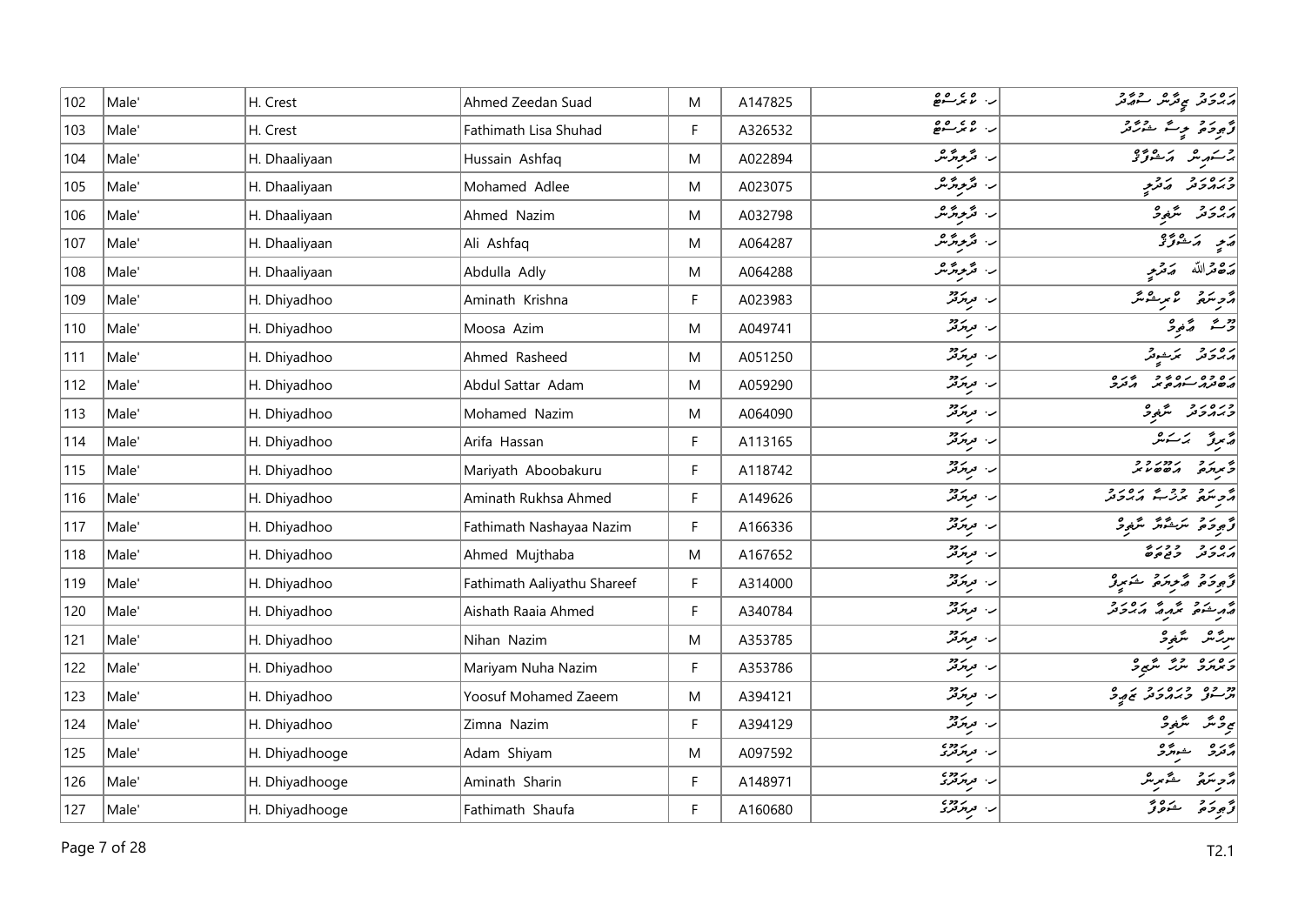| 128 | Male' | H. Dhiyadhooge             | Aishath Ulya Azim     | F  | A328239 | ر. توپرتوری<br>ر. توپرتوری        |                                                       |
|-----|-------|----------------------------|-----------------------|----|---------|-----------------------------------|-------------------------------------------------------|
| 129 | Male' | H. Dhiyadhooge             | Mohamed Sais          | M  | A351426 | ر. <sub>قری</sub> روری<br>مرکزوری | ورەرو شەر                                             |
| 130 | Male' | H. Fanfehi                 | Jaleela Farahana      | F  | A051650 | ر، ئەنترىر                        | ق يوقل - تر تر تر تر                                  |
| 131 | Male' | H. Fanfini                 | Ali Muththalib        | M  | A037270 |                                   |                                                       |
| 132 | Male' | H. Fanfini                 | Ibrahim Muththalib    | M  | A057274 | ر. تەشدىر                         | رەپرىرى دەپرى                                         |
| 133 | Male' | H. Fanfini                 | Hussain Muthalib      | M  | A061297 | ر. ئەشرىر                         | بر شهر شده وه در د                                    |
| 134 | Male' | H. Fangi                   | Zulaikha Faruhana     | F  | A112948 | ر، ۇشمە                           | ى ئەرەپ ئىگە<br>ىج ئۇرگ                               |
| 135 | Male' | H. Fathihuge Ali           | Naeema Mohamed        | F  | A027833 | ر . ۇەرجىمىز                      | و رە ر د<br><i>د بە</i> پەر<br> سَمَدٍ رَّ            |
| 136 | Male' | H. Fathihuge Ali           | Ahmed Fazeel          | M  | A027834 | ر . ۇە پەندۇر                     | دەرو كەنبەتى                                          |
| 137 | Male' | H. Fathihuge Ali           | Mariyam Nasiha        | F  | A033185 | ر . ئەرجىم ئەر                    | ر ہ ر ہ<br>تر <del>ب</del> ر بر<br>سرٌب پر            |
| 138 | Male' | H. Fathihuge Ali           | Hawwa Nasiha          | F. | A051911 | ر . ۇە جىمۇ ئەز                   | رەپ شەرق                                              |
| 139 | Male' | H. Fathihuge Ali           | Fathimath Nasiha      | F  | A063694 | ر . ۇە پەندۇر                     | و مرد د<br>افرانو پر د<br>ىترىبەرىج                   |
| 140 | Male' | H. Fathihuge Ali           | Hamra Ahmed           | F  | A068439 | ر . ۇەربۇد ئە                     | ره پر بر رو رو                                        |
| 141 | Male' | H. Fathihuge Ali           | Aishath Zeena         | F. | A071542 | ر . ۇەربىي ئەتر                   | أقهر مشتور سمح يتمر                                   |
| 142 | Male' | H. Fathihuge Ali           | Mohamed Mahil Fazeel  | M  | A339253 | ر . ۇەرجىم كەر                    | ورەرو ۇرۇ ئ $\frac{1}{2}$                             |
| 143 | Male' | H. Fathihuge Ali           | Manaal Mohamed Zahir  | F  | A340660 | ر . ۇە پەندۇر                     | ر وه دره د و پر د                                     |
| 144 | Male' | H. Fathihuge Ali           | Hammadh Ahmed         | M  | A347527 | ر . ۇەرجى ئەتر                    | ره دو بره دو<br> په دو تر مربر در                     |
| 145 | Male' | H. Fathihuge Ali           | Hamoodh Ahmed         | M  | A347651 | ر . ۇەربۇرگىز                     | נימים נפינים<br>ג'כני הג'כני                          |
| 146 | Male' | H. Green Heaven            | Ali Visam             | M  | A059856 | ر ، د پرېژرکو تر                  | ړې وگړ                                                |
| 147 | Male' | H. Green Heaven            | Shakeela Abdul Razzag | F. | A061343 | ر. ۇىر ئەركۇنىر                   | ىشكىرىتى<br>ئ<br>גם כם גם בם<br>גם נקו <i>ג</i> וג הב |
| 148 | Male' | H. Green Heaven            | Ibrahim Rasheed       | M  | A061344 | ر ، ئۇ ئېرىكرىكە ئىگە             | ە ھەترىر <sup>ە</sup><br>ىمەسىيەتىر                   |
| 149 | Male' | H. Green Heaven            | Firushan Ibrahim      | M  | A116115 | ر. ۇىر ئەركەتە                    | و پرېشمىر مەمگرىدى                                    |
| 150 | Male' | H. Green Heaven            | Mariyam Fazna         | F  | A167622 | ر. ۇىر ئەركەتە                    | ر ه ر ه<br><del>و</del> بربرو<br>تر چ پڙ              |
| 151 | Male' | H. Green Heaven            | Ahmed Husam           | M  | A167623 | ر. گە بەش كەن ئە                  | بر 2 ر 1<br>مربر <del>5</del> تر<br><u>ر ژگ</u>       |
| 152 | Male' | H. Green Heaven Dhekunubai | Ahmed Sajid           | M  | A044118 |                                   | پر ۱۹ پر د<br>سنگھي قر                                |
| 153 | Male' | H. Green Heaven Dhekunubai | Mariyam Nazima        | F  | A052061 | ر و برمربرومر مرم مرضور           | رەرە شەۋ                                              |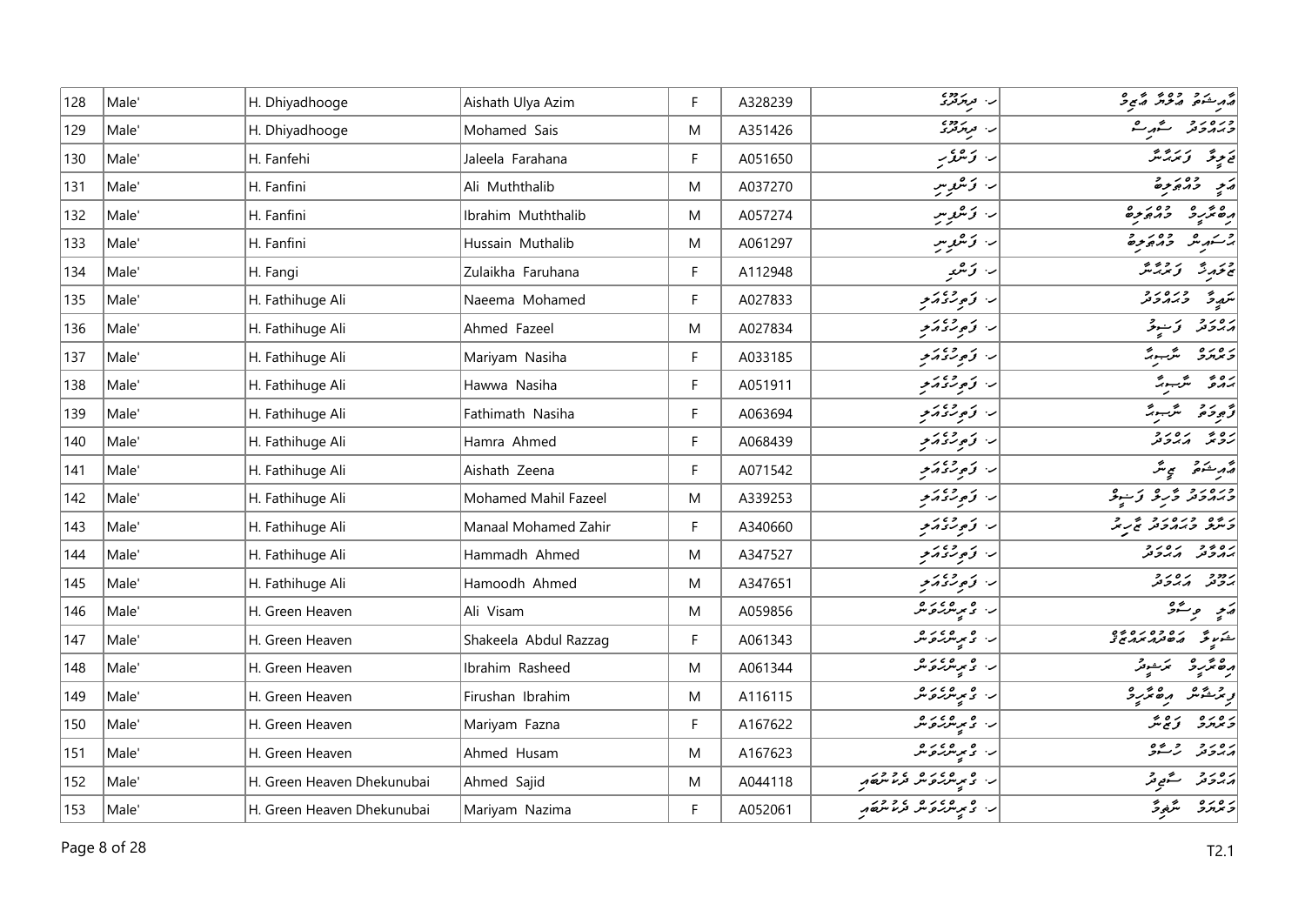| 154 | Male' | H. Green Heaven Dhekunubai | Shamila Abdul Samad           | F  | A064879 | ر و برمربرو مرد برده د       | ر ٥ ٥ ٥ ٥ ر ر و<br>پره تر پر سوتر تر<br>ستگرگر |
|-----|-------|----------------------------|-------------------------------|----|---------|------------------------------|------------------------------------------------|
| 155 | Male' | H. Green Heaven Dhekunubai | Hawwa Samla                   | F  | A099995 | ر. و پرسردوس در سرچه         | پره پر سنونو                                   |
| 156 | Male' | H. Green Heaven Dhekunubai | Mohamed Sajid                 | M  | A120157 | ر و مرسر رو و و دره برخ      | و ره ر و<br>  <i>و بر</i> پر و تر              |
| 157 | Male' | H. Green Heaven Dhekunubai | Ismail Sajid                  | M  | A120509 | ر و محمد مرکز در محمد برخانه | أوسفرة ويحر<br>ستگنج فر                        |
| 158 | Male' | H. Green Heaven Dhekunubai | Fathimath Suwaida             | F  | A126643 | ر و پرېدروند ترمانهم         | و په پر د<br>ستوكر فر                          |
| 159 | Male' | H. Green Heaven Dhekunubai | Aishath Shamveela             | F  | A132043 | ر و پرسرپوس مرسمهم           | و مرکز در<br>مرکز مشوی<br>شەۋەپ ئى             |
| 160 | Male' | H. Green Heaven Dhekunubai | Fathimath Shimla              | F  | A144829 |                              | ۇي <sub>ۇ</sub> رۇ ھەر                         |
| 161 | Male' | H. Green Heaven Dhekunubai | HUSSAIN SAJID                 | M  | A167199 | ه و و د ده د و د در د        | بر کے مر مگر کے فر                             |
| 162 | Male' | H. Green Heaven Dhekunubai | Alyan Abdulla Naseer          | M  | A330957 | ر و پرسرپوس مراسمهم          | رە بە ە رە داللە بىر بوير                      |
| 163 | Male' | H. Green Heaven Dhekunubai | Mohamed Luham Abdul<br>Raheem | M  | A342494 | ر و پر پر ده در مرد شهر      |                                                |
| 164 | Male' | H. Green Heaven Dhekunubai | Mohamed Shamikh Zubair        | M  | A357853 | ه و و د ده و د و د در د در د | ورەرو شور جەمد                                 |
| 165 | Male' | H. Green Lilly             | Aminath Wafiyya               | F. | A035021 | ر. ومرتكزوير                 | أأوسكم وتوارا                                  |
| 166 | Male' | H. Green Star              | Aishath Nuzuha                | F. | A023177 | ر، ئەيرىترىشقىر              | سرچ ش<br>پھر شک <sup>5</sup>                   |
| 167 | Male' | H. Green Star              | Hafeeza Ibrahim               | F  | A065451 | ر، گە پرىش شۇ ئىر            | برَوٍ فَرِ مِنْ الْمَرْجَةِ                    |
| 168 | Male' | H. Green Star              | Mohamed Nihaz                 | M  | A123872 | ر، گوپرىش شەھىر              | כנים ני ביית ליית<br>בגבבית ייתה               |
| 169 | Male' | H. Green Star              | Ahmed Naseel                  | M  | A346586 | ر. گە پرىگرىشقى بىر          | رەرد شەرق                                      |
| 170 | Male' | H. Green Star Aage         | Ali Manik                     | M  | A077375 | ر. و پرېرگونځ پروژ           | ړ بر په ره<br>په سر                            |
| 171 | Male' | H. Green Star Aage         | Mohamed Ahsan Ali             | M  | A099442 | ر. و پر پر شوځ پر ژو         | ورەرو روشكى كەنج                               |
| 172 | Male' | H. Green Star Aage         | Aishath Ahna Ali              | F. | A345228 | ر ، ئ مړينر شویځ مرورۍ       |                                                |
| 173 | Male' | H. Haajaraage              | Asim Thowfeek                 | M  | A001249 | ر به عربره بر<br>ر گلج مور   | أشبوعه أعرقر والمحمدة والمحمدة والمحتفظة       |
| 174 | Male' | H. Haajaraage              | Sheereen Luthfy               | F. | A007167 | ر به عربر بر بر<br>ر به مرد  | الموبر شرقي وجرير<br>الموبر المحرجوني          |
| 175 | Male' | H. Haajaraage              | Nasih Thaufeeq                | M  | A011700 | ر به عربر بر بر<br>ر به مرد  | پژسور پروژو پر                                 |
| 176 | Male' | H. Haajaraage              | Zahiyya Thowfeeq              | F  | A032735 | ر به عربر بر بر<br>ر به مرد  | پر دو پر مرد پر                                |
| 177 | Male' | H. Haajaraage              | Nadia Thowfeek                | F  | A032736 | ر به عربر بر بر<br>ر به مرد  | سُمِرِهُ يَرْدُ وَ                             |
| 178 | Male' | H. Haajaraage              | Fathimath Maya Nasih          | F  | A033342 | ر به عربی د<br>ر به مرکبه    | توجدة والمحمد المراجية                         |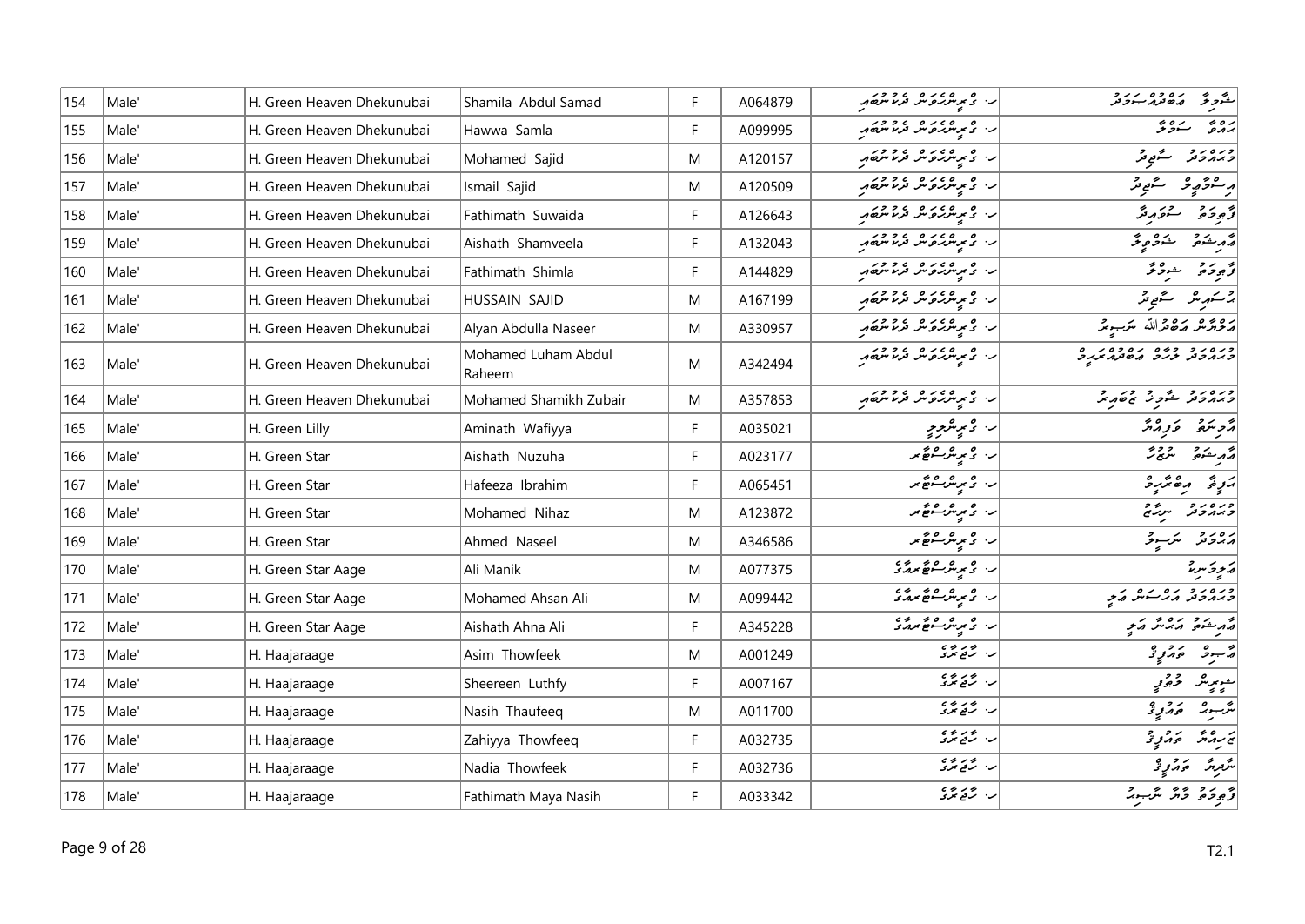| 179 | Male' | H. Haajaraage         | Ahmed Thaufeeg            | M  | A043450 | ر به عربو د<br>ر گهایمری                          | د ه د د د د د د                           |
|-----|-------|-----------------------|---------------------------|----|---------|---------------------------------------------------|-------------------------------------------|
| 180 | Male' | $ $ H. Haajaraage     | Mohamed Naail Nasih       | M  | A058645 | ر به عربر بر<br>ر گهنم توی                        | ورورو شرو شهر                             |
| 181 | Male' | H. Haajaraage         | Aishath Adil              | F  | A068116 | ر به عربو <i>ه</i><br>ر گنج بود                   | أقهر يشكم المتحرف                         |
| 182 | Male' | H. Haajaraage         | Sofa Thowfeek             | F  | A072974 | ر به عرضه                                         | بە ئەرەپى                                 |
| 183 | Male' | H. Haajaraage         | Mohamed Ijlaal            | M  | A073330 | ر به عربر بر<br>ر گلج موی                         | ورەر دەرە                                 |
| 184 | Male' | H. Haajaraage         | Shifa Thowfyq             | F  | A090106 | ر به عربه د<br>ر گهایمری                          | شوتر محمد توتر                            |
| 185 | Male' | H. Haajaraage         | Mohamed Shudhoon Asim     | M  | A095084 | ر به عربره <i>ی</i><br>ر گلج مرد                  | ور ور و دوده و در و<br>وبرورونر شونرس و ب |
| 186 | Male' | H. Haajaraage         | Adil Thowfeek             | M  | A112678 | ر به عربر بر بر<br>ر به مرتبط مور                 | أرتمر ومركز والمحمد والمحمد               |
| 187 | Male' | H. Haajaraage         | Ahmed Jalaal              | M  | A126340 | ر به عربر بر بر<br>ر به مرد                       | دەر دەر ئەنۇبۇ                            |
| 188 | Male' | H. Halavelimaage      | <b>Abdul Nasir</b>        | M  | A027951 | ر. رَرَهُ وِدُّدُ                                 | ره وه شب و<br>پرېفرو سرب                  |
| 189 | Male' | H. Halavelimaage      | Aishath Afaaf Abdul Nasir | F. | A120237 | ر. رَوَهُ وِوَّدَ                                 |                                           |
| 190 | Male' | H. Halavelimaage      | Unais Abdul Nasir         | M  | A333191 | ر. ئەنزۇردۇ                                       | התתם הסינהת-                              |
| 191 | Male' | H. Hinrudhu Gofi      | Fathimath Waheedha        | F  | A078621 | ر. سرمر سور محمور                                 | وَّجْوَحَةً وَرِثَّرَ                     |
| 192 | Male' | H. Hirudhu Villa      | Aishath Waheeda           | F  | A079598 | را ریژمنڈ وڈ                                      | أقهر خنعتى الحامريتمر                     |
| 193 | Male' | H. Hirudhu Villa      | Ahmed Shahid              | M  | A121641 | ر. ریژسنڈ وِمَّ                                   | رەر دېرىد                                 |
| 194 | Male' | H. Hirudhu Villa      | Anisa Shahid              | F  | A121651 | ر. ربز سرند و ِ وَ                                | و <i>گ</i> ېرىگە ئىگەرلىر<br>م            |
| 195 | Male' | H. Hirudhu Villa      | Sania Shahid              | F. | A167195 | ر. ریژسنڈ وِٹر                                    | ستسرير ستمريز                             |
| 196 | Male' | H. Hirudhugasdhoshuge | Ilyas Waheed              | M  | A048790 |                                                   | أرقوش أورقر                               |
| 197 | Male' | H. Hirudhugasdhoshuge | Abdulla Waheed            | M  | A069989 | <br>  در سرچرو ره مود و م                         | برە قراللە ئەبرىتر                        |
| 198 | Male' | H. Hirudhugasdhoshuge | Mohamed Shifau Abbas      | M  | A160913 | <br>  د به مرکزی سوتر دی                          |                                           |
| 199 | Male' | H. Hirudhugasdhoshuge | Fathimath Zahira          | F  | A356835 | ار . بر و و ر . ه مو و چ<br>اب . بر مرفری سوفرمری | قَرْجِرْحَمْ تَجْرَبَّرَ                  |
| 200 | Male' | H. Hirudhugasdhoshuge | Ahmed Thamheed Ilyas      | M  | A388309 | ر د د د د ه پروس<br> ر ۱ مرمزندی سونډس            | رورد روری روژه                            |
| 201 | Male' | H. Hudhuhudhaa Manzil | Mohamed Iqbal             | M  | A025755 |                                                   | وره رو وه وه<br>وبرمرفر مرقع              |
| 202 | Male' | H. Hudhuhudhaa Manzil | Hood Mohamed              | M  | A044280 |                                                   | دو وره رو<br> رتر وبرمرتر                 |
| 203 | Male' | H. Hudhuhudhaa Manzil | Aishath Suzma             | F. | A063068 | ر. دودوره ده و                                    | وكرمشكم فسيحرج                            |
| 204 | Male' | H. Hudhuhudhaa Manzil | Seema Mohamed             | F  | A077974 | ر . رود و پر ه ره و                               | سوځ وره دو                                |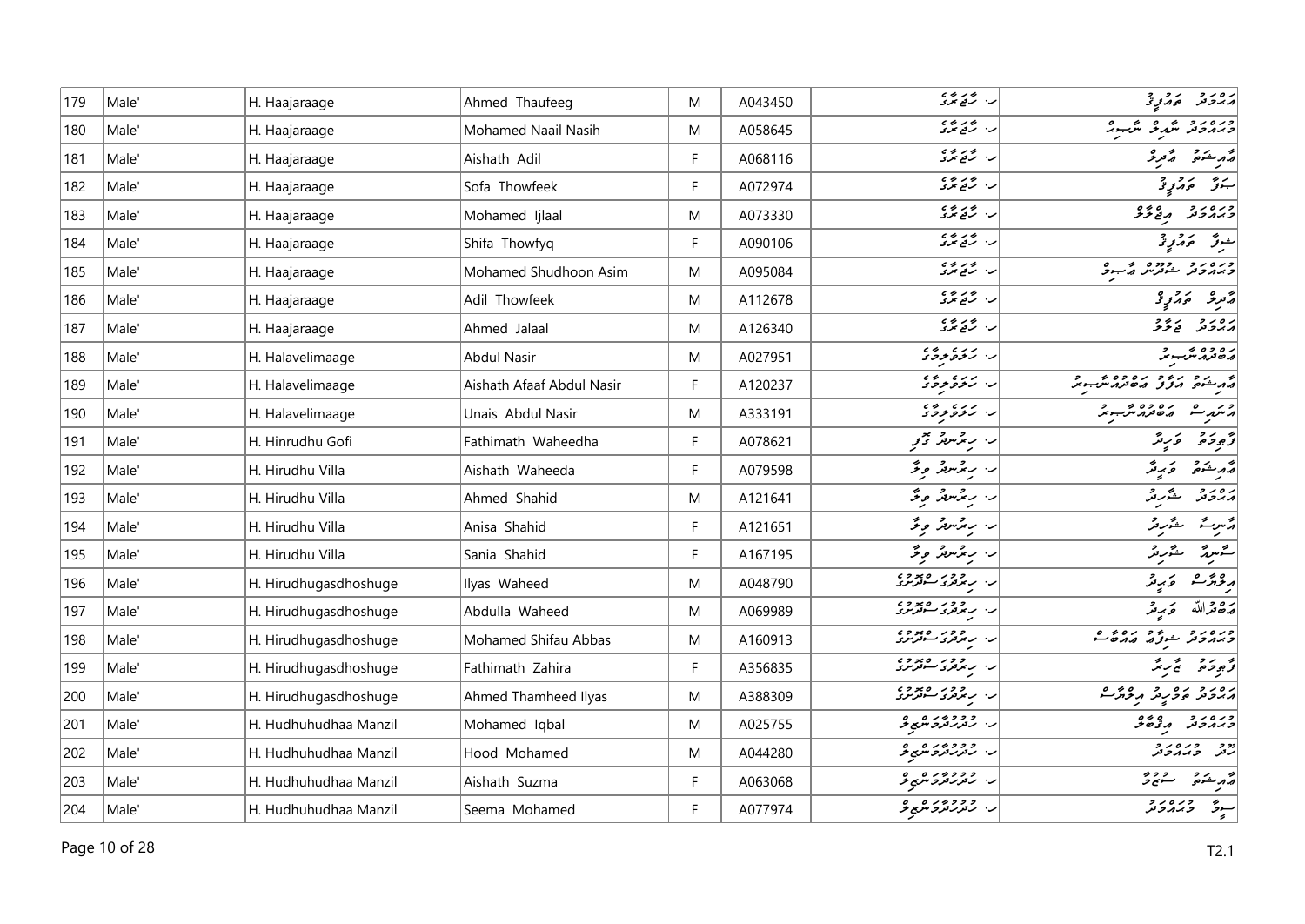| 205 | Male' | H. Hudhuhudhaa Manzil | Sahuma Mohamed            | F  | A098381 |                                                    | سے پڑی<br>ورەر د<br><i>دى</i> رمەتر       |
|-----|-------|-----------------------|---------------------------|----|---------|----------------------------------------------------|-------------------------------------------|
| 206 | Male' | H. Hudhuhudhaa Manzil | Saleema Mohamed           | F. | A102817 | ر. ووويره و و                                      | و ره ر د<br>تر پر تر تر<br> سەرچ          |
| 207 | Male' | H. Hudhuhudhaa Manzil | Mohamed Faisal            | M  | A127579 | ر دودور می و                                       | כנסגב צונהב                               |
| 208 | Male' | H. Hudhuhudhaa Manzil | Mohamed Ahsan             | M  | A162660 | ر. رودوس و و                                       | ورەرو رەپ                                 |
| 209 | Male' | H. Hudhuhudhaa Manzil | Fathmath Nausheen         | F  | A329499 | ر. رودور روم و                                     | ۇۋە ئىر ئىر                               |
| 210 | Male' | H. Hudhuhudhaa Manzil | Ahmed Maahil Iqbal        | M  | A333842 | ر. رودور روم و                                     | גפגב ביה הבפי                             |
| 211 | Male' | H. Hudhuriyaa         | Ibrahim Nizam             | M  | A038446 | ر. گەرىمەدگە                                       | وەشرىر سۆر                                |
| 212 | Male' | H. Hudhuriyaa         | Zareena Hassan            | F  | A047928 | ر، رقوبردگر                                        | ىم يېڭى ئەسكىل                            |
| 213 | Male' | H. Hudhuriyaa         | Ahmed Rishwaan            | M  | A047941 | ر. رود بردگر                                       | رەرد برىشەھ بە                            |
| 214 | Male' | H. Hudhuriyaa         | Abdulla Rishwan           | M  | A047988 | ر. گەنگەنگە                                        | ەھىراللە<br>ىر شەھ بىر                    |
| 215 | Male' | H. Hudhuriyaa         | Ali Rishwan               | M  | A047989 | ر، رقوبردگر                                        | ر<br>دي برگوگر                            |
| 216 | Male' | H. Hudhuriyaa         | Aminath Rizna             | F  | A047990 | ر، رقوبروگر                                        | وحريرة للمعالج متر                        |
| 217 | Male' | H. Hudhuriyaa         | Ali Reehan Mohamed        | M  | A167667 | ر. ژوگرېزوگر                                       | ړې بېرس دره در                            |
| 218 | Male' | H. Hudhuriyaa         | Ahmed Reemaz Mohamed      | M  | A342310 | ر. ژور پروگر                                       | גם גב תשם בגם גב<br>הגבת תבש כגהכת        |
| 219 | Male' | H. Ice Villa          | ADAM ZAHIR                | M  | A076945 | ر، مەرب ھوڭر                                       | أوره ويحرقه                               |
| 220 | Male' | H. Ice Villa          | Aminath Shamma Adam Zahir | F  | A339426 | ر به مرم مشورځه                                    | أأدينهم المنظمة المرده المرير             |
| 221 | Male' | H. Ice Villa          | Aishath Aileen Adam Zahir | F  | A339427 | ر به مرسوع و مح                                    | ومنشأة وأمرج مراورد ومراد                 |
| 222 | Male' | H. Irudhoshuge        | Zoona Abdul Raheem        | F. | A037825 | ر . پرترنری                                        | ود ده ده ده کرد و                         |
| 223 | Male' | H. Irudhoshuge        | Mariyam Layana Mohamed    | F. | A053187 | ر . پر پر د ،<br>ر . پر پر تر بر ،                 | נסנס נמש כנסנב<br>במחבר באייל במחבת       |
| 224 | Male' | H. Irudhoshuge        | Ahmed Eehab               | M  | A054426 | ر . م <i>ر پو</i> رو ،<br>ر . مر پورتری            | برەر د پرچ                                |
| 225 | Male' | H. Irudhoshuge        | Mohamed Ali               | M  | A070224 | ر مرتد و ،<br>ر . مرتد مرد                         | ورەر د كې                                 |
| 226 | Male' | H. Irudhoshuge        | Ismail Raid               | M  | A070334 | ر. <sub>مر</sub> بودی<br>ر. م <sub>ر</sub> بوتر ری | ر جۇم ئىم ئىم                             |
| 227 | Male' | H. Irudhoshuge        | Zulaikha Ali              | F. | A070864 | ر. <sub>مر</sub> بوتر د ،<br>ر                     | كالخروج أركمي                             |
| 228 | Male' | H. Irudhoshuge        | Hussain Shaibaan Waheed   | M  | A103135 | ر . ه برتر د .<br>ر . ه برتر ری                    | بر سكر شركة من المحارج بالمحر             |
| 229 | Male' | H. Irudhoshuge        | Hussain Luham Mohamed     | M  | A138245 | ر. پر دیو و ،<br>در ابر مرفر مرد                   | و کرمر و ووه وړه د و<br>پرکسر مرکز و ټرون |
| 230 | Male' | H. Irudhoshuge        | Sharfa Waheed             | F  | A138246 |                                                    | أحشعرتى الحامياته                         |
|     |       |                       |                           |    |         |                                                    |                                           |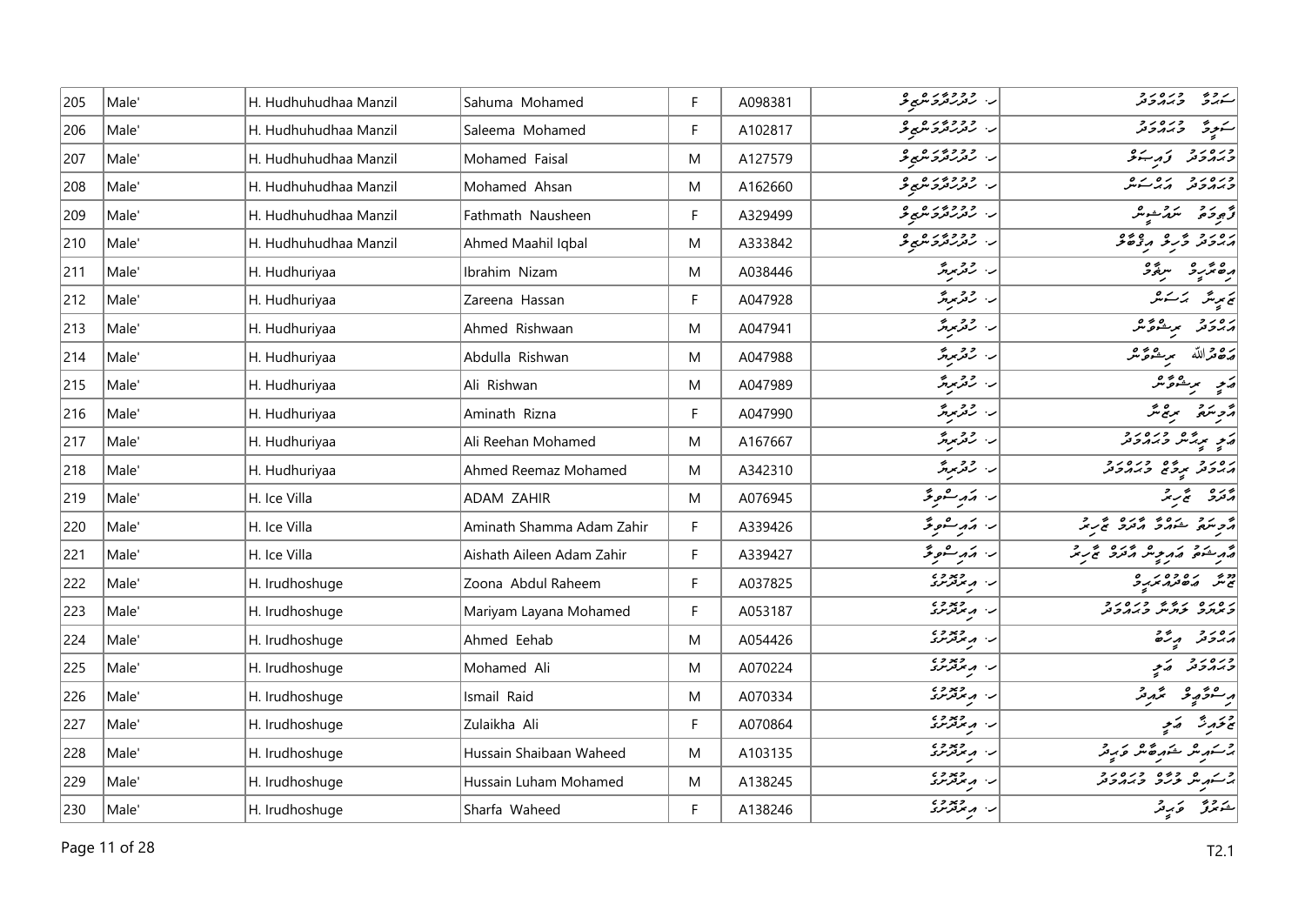| 231 | Male' | H. Irudhoshuge      | Abdulla Rasheed       | M           | A218102 | ر . م <i>ر پورو ،</i><br>ر . م <i>ر پورتری</i> | أرة فرالله تمرجونر                                                  |
|-----|-------|---------------------|-----------------------|-------------|---------|------------------------------------------------|---------------------------------------------------------------------|
| 232 | Male' | H. Kaval            | Fathimath Waheeda     | F           | A032598 | ر، ئەرگە                                       | وَّجِوحَةً وَرِيَّزَ                                                |
| 233 | Male' | H. Kaval            | Haseena Ali           | F           | A032599 | ر، ئەربى                                       | يزجينش الأمو                                                        |
| 234 | Male' | H. Kaval            | Eid Dhonthuththu      | M           | A034191 | ر، ئەرگە                                       | د و د ه و ه و و<br>د ترتر شهو د ه                                   |
| 235 | Male' | H. Kaval Aage       | Aminath Waheeda       | $\mathsf F$ | A080639 | ر روه و د<br>ر . ما و بود د                    | أزويته وكبار                                                        |
| 236 | Male' | H. Kudahenveyruge   | Maumoor Mohamed       | M           | A064555 | د - ح ر به عامده و به<br>ر - س ع کر سرچ موړ    | و ر ه ر و<br>تر پروتر<br>ן כבב כ<br><i>ב</i> וק ביוק                |
| 237 | Male' | H. Kudahenveyruge   | Aminath Manike        | F           | A070901 | د - ح ر ی ه ی و ی<br>ر - س ع ر سرچ مرد         | و محر معروف مردم<br>محمد مراجع                                      |
| 238 | Male' | H. Kudahenveyruge   | Hijaz Mohamed         | M           | A163158 | د - ح ر به عامده و به<br>ر - س ع ر سرچ مرب     | و ره ر د<br><i>د ب</i> رگرفر<br>رِ قع تح                            |
| 239 | Male' | H. Kudahenveyruge   | Mariyam Ali           | F           | A325969 | د - ور ه وه ه و ه<br>ر - ما يا مرسره مرد       | ر ه ر ه<br><del>و</del> بربرو<br>ەتىر                               |
| 240 | Male' | H. Kudahenveyruge 1 | Sara Ali              | F           | A070900 | ر. دره وړه وه 1                                | $\begin{bmatrix} 1 & 1 & 1 \\ 1 & 1 & 1 \\ 1 & 1 & 1 \end{bmatrix}$ |
| 241 | Male' | H. Kunahagaalige    | Ahmed Shiham          | M           | A012911 | ر، گەنترىرى بىرى                               | أرور و المستركز                                                     |
| 242 | Male' | H. Kunahagaalige    | Ali Fazeel            | M           | A068367 | ر، غەنزىر ئەرە                                 | ەي كەنبەنى                                                          |
| 243 | Male' | H. Kunahagaalige    | Samiu Ahmed           | M           | A132046 | ر، غەنزىرى بى                                  | شور برەرد                                                           |
| 244 | Male' | H. Kunahagaalige    | Mohamed Samin Ahmed   | M           | A329746 | ر. ئەشرىر ئەرە                                 | ورەر دېمبر مەدر                                                     |
| 245 | Male' | H. Kunahagaalige    | Aminath Sithuna       | F           | A352111 | ر، گەنترىرى ئوي                                | ومحرج المستوسر                                                      |
| 246 | Male' | H. Kunahagaalige    | Shafiu Ahmed          | M           | A361259 | ر، الأنترنديج ولا                              | شگره پره دو                                                         |
| 247 | Male' | H. Levendly         | Abdul Raheem Shakir   | M           | A001456 | ر. ئۇۋىلرىمۇم                                  | גם כסגב ביעב                                                        |
| 248 | Male' | H. Levendly         | Ali Shakir            | M           | A034348 | ر. ئۇغەنلىقچە                                  | أوسمج المتقربة                                                      |
| 249 | Male' | H. Levendly         | Aishath Saleema       | F           | A043207 | بالمحوشة مج                                    | ۇرمۇم سۈر                                                           |
| 250 | Male' | H. Levendly         | Ahmed Shakir          | M           | A056082 | ر. ئۇرۇشقۇمچە                                  | رەرد شەر                                                            |
| 251 | Male' | H. Levendly         | Aminath Hasna         | $\mathsf F$ | A064196 | ر. ئۇغەشقامچە                                  | ۇ ئەستىق ئەسكەنگە                                                   |
| 252 | Male' | H. Levendly         | Fathmath Shifny Ali   | F           | A094696 | ر. ئۇرمىنى بېر                                 | أقهومة والمسوفاس مكو                                                |
| 253 | Male' | H. Levendly         | Aishath Abdul Raheem  | F.          | A095797 | ر. ئۇۋىلرىمۇم                                  | م د ده ده ده ده د                                                   |
| 254 | Male' | H. Levendly         | Ismail Abdul Raheem   | M           | A095798 | ر. ئۇرۇشقۇم                                    | م شرقه قرار مصدر مدير قرار دارد.<br>م                               |
| 255 | Male' | H. Levendly         | Khadheeja Shahama Ali | F.          | A112980 | ر. ئۇغەشقامچە                                  | دَىرِيَّ سْرَدَّدَّ كَمَرٍ                                          |
| 256 | Male' | H. Levendly         | Mohamed Ahsan         | M           | A112984 | ر، په ۱۳۵۵ په                                  | ورەرو رەپ                                                           |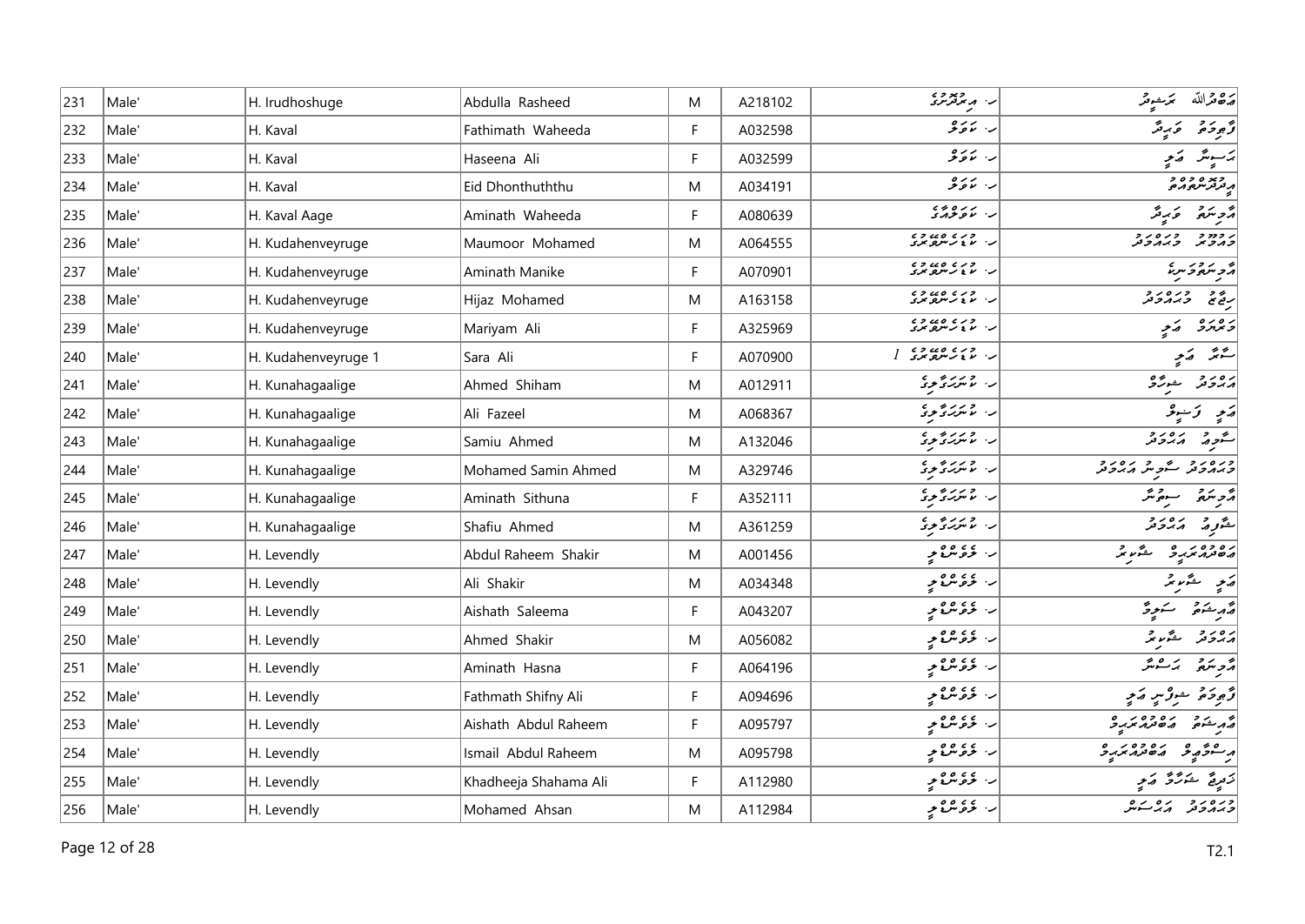| 257 | Male' | H. Levendly        | Ahmed Abdul Raheem      | M           | A128113 | ر. ئۇرمىن ئېيە                   | נפני נפיסנים<br>גגבע גםעגי <i>ג</i> גב                                            |
|-----|-------|--------------------|-------------------------|-------------|---------|----------------------------------|-----------------------------------------------------------------------------------|
| 258 | Male' | H. Levendly        | Aminath Shamaa Ali      | F.          | A144448 | ر. ده ده د                       | أأد برة الشرواة أور                                                               |
| 259 | Male' | H. Levendly        | Aishath Shim'aa Ali     | $\mathsf F$ | A144449 | ر. عء ه ه و                      | ړٌ پر شکره شود په کړم کړ                                                          |
| 260 | Male' | H. Levendly        | Mariyam Afa             | F           | A353107 | بالمحوشة وبالمعالج               | و ده در و                                                                         |
| 261 | Male' | H. Levendly aage   | Hussain Shakir          | M           | A024421 | ر وه وه و و و .<br>ر گروشه موارد | رخم مقرير                                                                         |
| 262 | Male' | H. Levendly aage   | Sithara Jabeen          | $\mathsf F$ | A106425 | ، نوه مورود .<br>رن نوه مورد .   |                                                                                   |
| 263 | Male' | H. Levendly aage   | Fathimath Shabana       | F           | A119803 | ر، نۇۋىلى ئۆلەي                  | ۇ بەر ئىق ئىر                                                                     |
| 264 | Male' | H. Levendly aage   | Aishath Farahanaz       | $\mathsf F$ | A131523 | ر. عء وه و دي                    | وكروشوه وتركرهم                                                                   |
| 265 | Male' | H. Levendly aage   | Mohamed Zameel Zihny    | M           | A248553 | ر نوه موړه وه.                   | כנסגב הבב הלית                                                                    |
| 266 | Male' | H. Levendly aage   | Mariyam Zumla Zihunee   | $\mathsf F$ | A286760 | ر، ئۇۋىتروپۇرى                   | בתחב הכל הַלְתָ                                                                   |
| 267 | Male' | H. Levendly Aage 2 | Salwa Mohamed           | F           | A036935 | ر. بوه شور پور د 2               | ر ده دره دو                                                                       |
| 268 | Male' | H. Maadhoo         | Faiha Ahmed             | F           | A058132 | ر . گەنۇ                         | $\begin{vmatrix} 2 & 2 & 2 & 2 \\ 2 & 2 & 2 & 2 \\ 2 & 2 & 2 & 2 \end{vmatrix}$   |
| 269 | Male' | H. Magoomaage      | Abdulla Naeem           | M           | A077034 | ر دوه د.<br>ر۰ و د و د           | أرة مرالله سمدي                                                                   |
| 270 | Male' | H. Magoomaage      | Hussain Sayyah Naeem    | M           | A408300 | c s n v<br>S S S S v             | י הוא הים ובסיר הו                                                                |
| 271 | Male' | H. Marvel          | Adam Saleem             | M           | A036826 | ر. گەنى بى                       | ړيو خود                                                                           |
| 272 | Male' | H. Marvel          | Mohamed Nabeel Abdulla  | M           | A055301 | ر. گەنگى                         | ورەرو برە ئەھەركە                                                                 |
| 273 | Male' | H. Marvel          | Aminath Asima Saleem    | $\mathsf F$ | A055302 | ر. گەنى ئى                       | أزويتم أأسبو المنوفر                                                              |
| 274 | Male' | H. Marvel          | Aishath Seema Saleem    | F           | A058008 | ر. گەن ھ                         | ۇرمۇق سوڭ سۇچى                                                                    |
| 275 | Male' | H. Marz            | Ahmed Saleem            | M           | A039736 | ر، گەيدى                         | ړ ور د کرو                                                                        |
| 276 | Male' | H. Marz            | Ismail Shafeeq          | M           | A041677 | ر، گەرىج                         | ر سادگ <sub>ار</sub> چې د شکور د کل                                               |
| 277 | Male' | H. Marz            | Mohamed Mamdhoon        | M           | A044139 | ر، گەيدى                         | כנסנכ נס <mark>כבם</mark><br>כ <i>ג</i> ונכ <mark>נ</mark> ג ככנ <sub>נ</sub> ייק |
| 278 | Male' | H. Marz            | Ibrahim Shamshaad       | M           | A068538 | ر، گەيدى                         | رەڭرىۋە سەۋسۇر                                                                    |
| 279 | Male' | H. Marz            | AMINATH YOOMA           | F           | A120967 | ر، گەيدى                         | ה הב יחד.<br>הקיימה יחד                                                           |
| 280 | Male' | H. Marz            | Fathimath Lujain Saleem | F.          | A122920 | ر، گەرىج                         | وتجوده وفقارش سكورة                                                               |
| 281 | Male' | H. Mid Land        | Fathimath Wafiyya       | F           | A217019 | ر. جەنجىرە                       | توجدة ورواز                                                                       |
| 282 | Male' | H. Minaan          | Madeeha Ahmed           | F           | A058386 |                                  | دَ پره دره د                                                                      |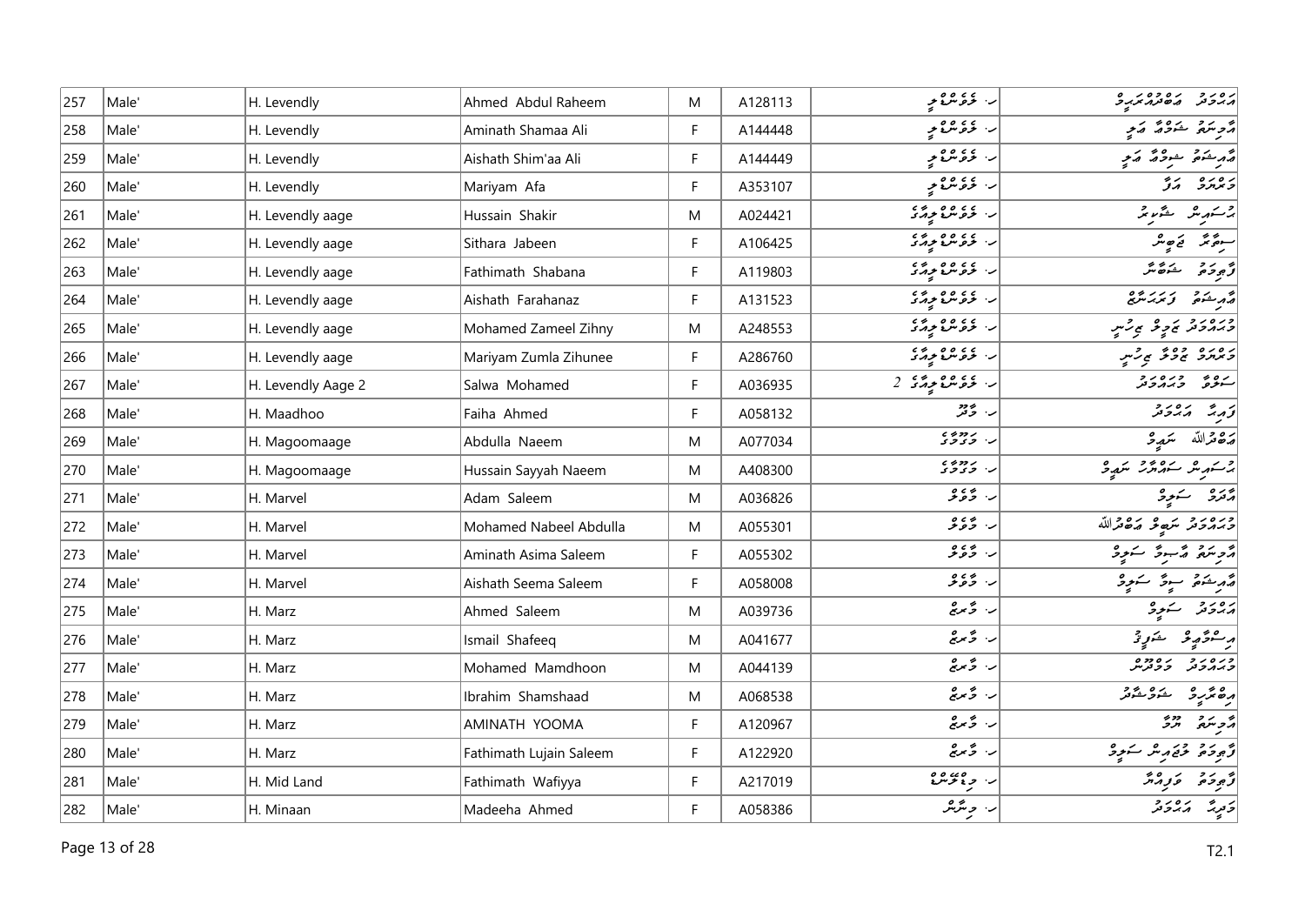| 283 | Male' | H. Minaan           | Mohamed Niushad                  | M           | A058388 | ر۰ و مگرمگر                                  | ورەرو سرقىشتر                                               |
|-----|-------|---------------------|----------------------------------|-------------|---------|----------------------------------------------|-------------------------------------------------------------|
| 284 | Male' | H. Mishkaath        | Aminath Waheedha                 | F           | A036454 | ر. وشمامی                                    | أأترجع أوسيقر                                               |
| 285 | Male' | H. Mishkaath        | Mohamed Sameer                   | M           | A036469 | ر. وشەرە                                     |                                                             |
| 286 | Male' | H. Mishkaath        | Fazeela Mohamed Sameer           | F           | A037082 | ر. وڪمائمي                                   | تخ شده وره د د سر د د                                       |
| 287 | Male' | H. Mishkaath        | Ahmed Fazeel Mohamed<br>Sameer   | M           | A064393 | لر. وېشمامو                                  | גפגב צייית כגובית ייצית                                     |
| 288 | Male' | H. Mishkaath        | Hussain Fazeel Mohamed<br>Sameer | M           | A146802 | ر. وشەنمى                                    | يمسكر يكر والملاح وبره ودوار والمتجابر                      |
| 289 | Male' | H. Miveshi          | Ahmed Maoon Amir                 | M           | A103374 | ر وءير                                       | ג סגב שבבס שייב                                             |
| 290 | Male' | H. Miveshi          | Ismail Mizyan Amir               | M           | A357473 | ر. وؤیر                                      | مر هو دو د پر د د د د د                                     |
| 291 | Male' | H. Mundooge         | Shadiya Ibrahim                  | $\mathsf F$ | A026188 | ر و ودون<br>ر کوشی ی                         | شوره رەتمرو                                                 |
| 292 | Male' | H. Mundooge         | Mohamed Naiph                    | M           | A069887 | ر . و دوه و<br>ر . و سرع ی                   | ورەر د شهرو                                                 |
| 293 | Male' | H. Mundooge         | Yoosuf Imhal Mohamed             | M           | A327827 | ر و ودوه<br>ر کامن و                         | ח כם הסים כנסנב<br>ת—נ הכניב בגהבת                          |
| 294 | Male' | H. Naisha           | Naeema Ibrahim                   | F           | A051269 | ر، سَمَعَتْ                                  | ەر ھەترىر <i>3</i><br>لىتىمەق                               |
| 295 | Male' | H. New Park         | Ahmed Waheed                     | M           | A099652 | ر. سرچ تو برنا                               | رەر دىر د<br>مەركىر كەيد                                    |
| 296 | Male' | H. New Park         | Suwailam Ahmed                   | M           | A122373 | ر. سرقر تو برنا                              | رور ره دره درو                                              |
| 297 | Male' | H. New Park         | Lubaina Ahmed                    | F           | A340144 | ر. سرچ تو پررا                               | وه شهر بره د و                                              |
| 298 | Male' | H. New Park         | Jailam Ahmed                     | M           | A340147 | ر. سرچ پورتا                                 | بر ه بر و<br>م <i>ر</i> بر <del>و</del> تر<br>ر<br>ق م مرکز |
| 299 | Male' | H. Noo Uraha        | Moonisa Ibrahim                  | F           | A002003 |                                              | ە ھەتئەر 2<br>ده سرب <sup>ست</sup> ه                        |
| 300 | Male' | H. Noor Asseyri     | Aminath Ahmed                    | F           | A039499 | ככבים שה<br>ייתיבה ה"יבייב                   | ەر ئەر تە<br>ړ ژ سره                                        |
| 301 | Male' | H. Nooranmaage      | <b>Ahmed Manik</b>               | M           | A054661 | دد بر ۵ پر ۰<br>سرپرسرچری                    | ر ہ ر در<br>ג ژ ژ تر ژ سربا                                 |
| 302 | Male' | H. Nooranmaage      | Mohamed Azmeen                   | M           | A098281 |                                              | ورەرو رەپ                                                   |
| 303 | Male' | H. Nooranmaage Aage | Fathimath Zahida                 | F           | A001771 | دور ه د د د د .<br>سرپرسرچ د د د             | وٌجوحَ حَمْ يَحْرِ مَدَّ                                    |
| 304 | Male' | H. Nooranmaage Aage | Mohamed Shafraz                  | M           | A045900 | د د ده و ه و و و و<br>ر . سرچرس و و د و      | و ر ه ر د<br>تر پر تر تر<br>ڪوڻو پڙھ                        |
| 305 | Male' | H. Nooranmaage Aage | Ahmed Naushad                    | M           | A045908 | ود ر ه ه و و و و<br>سرپرسرچر و و ی           | رەرد بەرىپەر<br>مەرى سەرشەتر                                |
| 306 | Male' | H. Nooranmaage Aage | Mohamed Shafneez                 | M           | A045912 | دور ه و د د د<br>سرچرس پر د د د              | و ر ه ر د<br>د بر پر تر<br>شەۋىبرى                          |
| 307 | Male' | H. Nooranmaage Aage | Mohamed Shafreen                 | M           | A045916 | دور ه و د د د<br>سرپرسر <del>ت</del> ر د د د | ورەرو شۇرىرىگ                                               |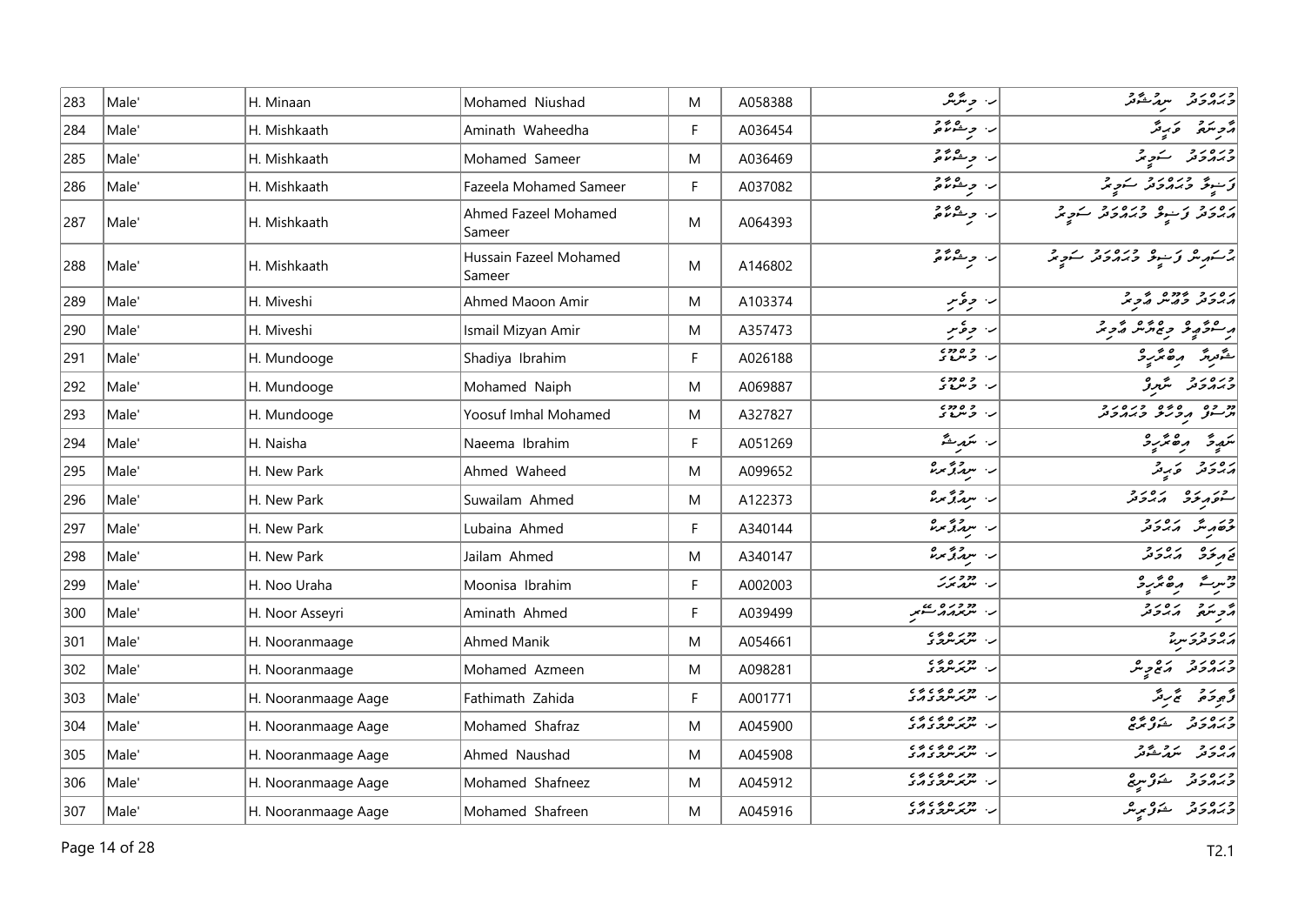| 308 | Male' | H. Nooranmaage Aage | Ahmed Isham             | M           | A148044 | د به دره وي دي.<br>رن سرچر سرچ دري | برەر دېم بەر                                       |
|-----|-------|---------------------|-------------------------|-------------|---------|------------------------------------|----------------------------------------------------|
| 309 | Male' | H. Nooranmaage Aage | Ali Suhaib              | M           | A334013 | دو ر ه ه ه ه ه ه<br>سرپرسرچ و پ    | أربح بتذره                                         |
| 310 | Male' | H. Nooranmaage Aage | Ikuramuh Rahman         | M           | A334016 | دور ه د د د د د<br>سرپرسرچ د د     | ە پە دەرەپە<br>مەنىر <i>د مەند</i> ۈش              |
| 311 | Male' | H. Nooranmaage Aage | FATHIMATH ZAHA SHAFRAZ  | F           | A337821 | دور ه و د ه و د<br>سرچرس پر د ه د  | و د د د بر شده وه<br>ژبوده نئ شریع                 |
| 312 | Male' | H. Pentiam          | Aminath Nashida         | F           | A033761 | ر. كۆشھەكە                         | ۇچرىنى ھەيدۇر                                      |
| 313 | Male' | H. Piony Villa      | Adam Manik              | M           | A025826 | ر و پژمېر و څه                     | پر ده ر<br>مرکز د کس                               |
| 314 | Male' | H. Piony Villa      | Fathmath Isha Adam      | F           | A049730 | را بوړمنېر وقته                    | و دو مث مده<br>وجوده مث مدره                       |
| 315 | Male' | H. Piony Villa      | Maira Adam              | $\mathsf F$ | A050167 | را بوړمنېو لوڅه                    | وٌ ۾ " " " " "                                     |
| 316 | Male' | H. Piony Villa      | Hassan Amroo Adam Manik | M           | A146311 | ر . بوړس وگ                        | י גם גם כם שגם ג"ב<br>ג'ייניילי דורייג דינקפיפייקט |
| 317 | Male' | H. Piony Villa      | Mohamed Ayaan Adam      | M           | A351802 | ر و پرسر و څه                      | כנסגב גם שגם<br>בגהכת התית התכ                     |
| 318 | Male' | H. Rasgerahaa       | Aishath Ziyada Mohamed  | F           | A075196 | ر، ئۆسكۈچۈش                        | م مشور به دره د د                                  |
| 319 | Male' | H. Rasgerahaa       | Ahmed Irufaan           | M           | A075217 | ر، ئۆسكۈچۈش                        | أرور و وحي                                         |
| 320 | Male' | H. Rasgerahaa       | Zada Mohamed            | F           | A082416 | ر، ئۆسۈرگەنز                       | په دره رو<br>بختر <i>دن</i> دونر                   |
| 321 | Male' | H. Rasgerahaa       | Zaud Ahmed              | M           | A095031 | ر، ئۆسۈرگەنز                       | ז כב זיט ב                                         |
| 322 | Male' | H. Rasgerahaa       | Mohamed Zayaan Zaud     | M           | A165991 | ر، ئۆسكۈچۈش                        | כנסג כ-גם ג'ככ<br>בגהכת היה הבת                    |
| 323 | Male' | H. Rasgerahaa       | SUHUMA ABDUL SATTAR     | F           | A305556 | ر، ئۆسكۈچۈش                        | ر ٥ ۶ ٥ ٥ ٧ ٥ ٠<br>پرې توپر سوړي سر<br>ر د دی      |
| 324 | Male' | H. Rasgerahaa       | Mohamed Zayaan Zaud     | M           | A327393 | ر، ئۆسكۈچۈش                        | כנסגב גם הגבר<br><i>בג</i> וגבת <u>א</u> ולייל או  |
| 325 | Male' | H. Rathuloage       | Abdul Shakoor           | M           | A052672 | ر بروم د<br>ر برونوی               | ره وه بردود<br>پره تر پر شور بر                    |
| 326 | Male' | H. Rathuloage       | Noorannahar Ibrahim     | F           | A056291 | ر د وه د<br>ر . موجود              | وە ئۆرۈ<br>وو ر ۵ ر ۵ و<br>سرپر سرسرت پر           |
| 327 | Male' | H. Rathuloage       | Ahmed Shiwaz            | M           | A056293 | ر بروم د<br>ر برونوی               | ره رو در و<br>پربروتر شودگر                        |
| 328 | Male' | H. Rathuloage       | Mausoom                 | M           | A062989 | ر بروم د<br>ر برونوی               | ر د دده<br>ژه سور                                  |
| 329 | Male' | H. Rathuloage       | Ismail Shahudh          | M           | A155215 | ر وه ،<br>ر۰ برونوی                | رەشۇرچە ھەرقە                                      |
| 330 | Male' | H. Remsis           | Rasheeda Ahmed          | F           | A036182 | ر. بروىپە                          | ترجع أرورة                                         |
| 331 | Male' | H. Remsis           | Shaheeda Ahmed          | F           | A039450 | ر، بۇۋىيەت                         | شەرىق مەردىر                                       |
| 332 | Male' | H. Remsis           | Sofoora Ahmed           | F           | A041296 | ر، بۇۋىسەم                         | ردور ره رو<br>سوتر بر مدرونر                       |
| 333 | Male' | H. Remsis           | Nasheeda Ahmed          | F           | A046985 | ر، بۇۋىيەت                         | لترجيع كالمروج                                     |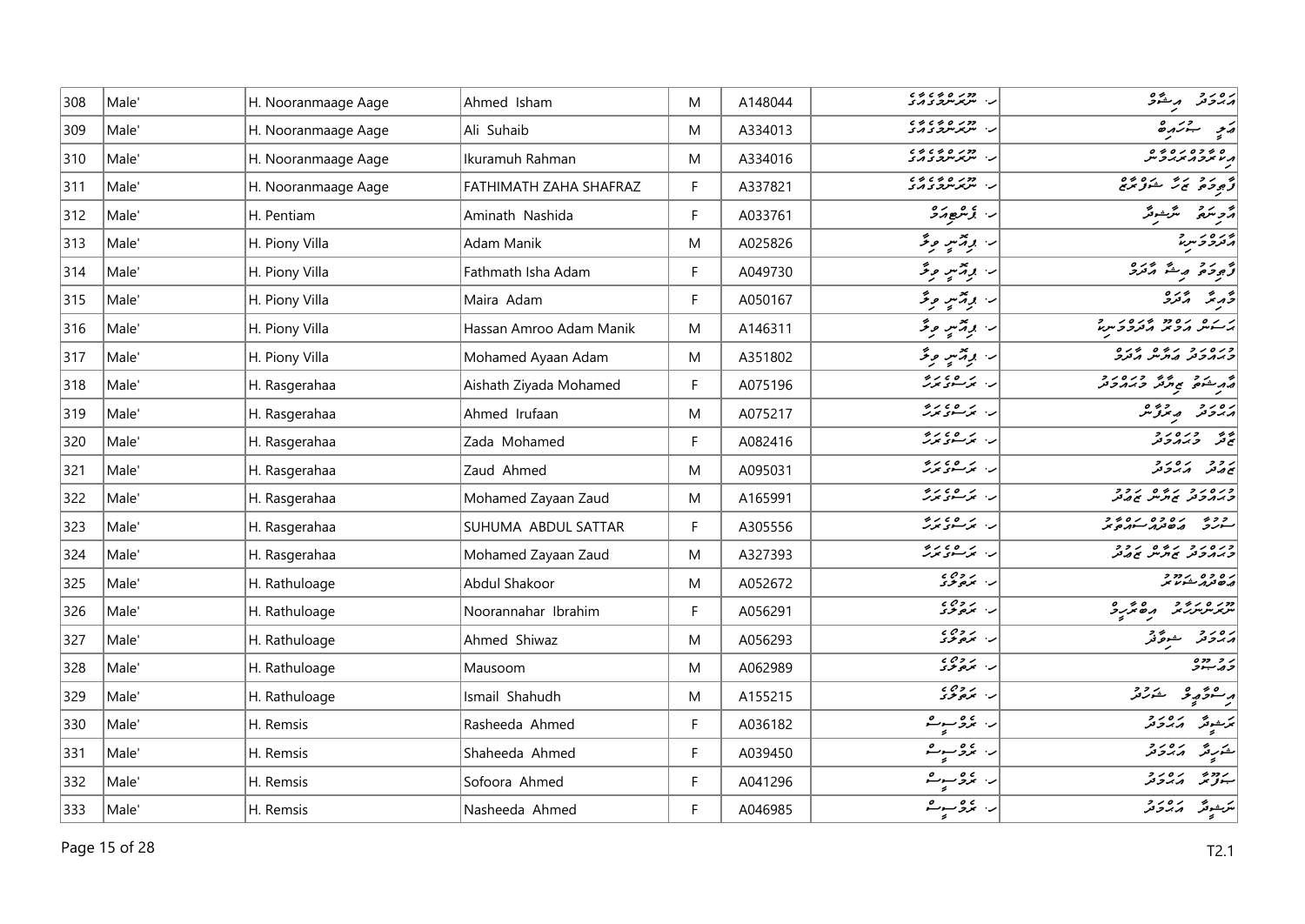| 334 | Male' | H. Rindha         | Mariyam Waheeda         | $\mathsf F$ | A032524 |                                                                                                                                                                                                                                                                                                                                                                                                                                                                                                                                                                                                     | و ۱۵ در ۱۶ د کر                                                                                                        |
|-----|-------|-------------------|-------------------------|-------------|---------|-----------------------------------------------------------------------------------------------------------------------------------------------------------------------------------------------------------------------------------------------------------------------------------------------------------------------------------------------------------------------------------------------------------------------------------------------------------------------------------------------------------------------------------------------------------------------------------------------------|------------------------------------------------------------------------------------------------------------------------|
| 335 | Male' | H. Rindha         | Fathimath Yamaani Ahmed | $\mathsf F$ | A167474 | ر. برسرتر                                                                                                                                                                                                                                                                                                                                                                                                                                                                                                                                                                                           | تحويحو المرتجس كالمرومر                                                                                                |
| 336 | Male' | H. Rindha         | Hawwa Yoome Ahmed       | F           | A351608 | ر. برسرته                                                                                                                                                                                                                                                                                                                                                                                                                                                                                                                                                                                           | پروژ دو پروژو                                                                                                          |
| 337 | Male' | H. S P Villa      | Mohamed Rasheed         | M           | A037370 | ر. ئەشۋەپچە                                                                                                                                                                                                                                                                                                                                                                                                                                                                                                                                                                                         | وره د و مر پر کرد د                                                                                                    |
| 338 | Male' | H. S P Villa      | Ismail Rasheed          | M           | A041503 | ر. كەشۈرۈنتى                                                                                                                                                                                                                                                                                                                                                                                                                                                                                                                                                                                        |                                                                                                                        |
| 339 | Male' | H. S P Villa      | Fathimath Rishtha       | $\mathsf F$ | A045645 | ر. كەشۈرۈڭ                                                                                                                                                                                                                                                                                                                                                                                                                                                                                                                                                                                          | ە سوڭەر ئەستىدىگە<br>دىستوگەر ئەستىدىگە<br>ئى ئەن ئەستىدە ئەستىدە                                                      |
| 340 | Male' | H. S P Villa      | Aminath Rasheeda        | $\mathsf F$ | A061515 | ر. كەشۈرۈڭ                                                                                                                                                                                                                                                                                                                                                                                                                                                                                                                                                                                          | أأولكم أأرشوقه                                                                                                         |
| 341 | Male' | H. S P Villa      | Ibrahim Hassan          | M           | A076449 | ر. كەشۋەپچە                                                                                                                                                                                                                                                                                                                                                                                                                                                                                                                                                                                         | رەپزىر بەسەر                                                                                                           |
| 342 | Male' | H. S P Villa      | Hassan Rasheed          | M           | A077268 | ر. ئەشروپۇ                                                                                                                                                                                                                                                                                                                                                                                                                                                                                                                                                                                          | رىكىش ئىگە يېتىشى ئىلگىنىشىشى ئىلگىچە ئىلگىچە ئىلگىچە ئىلگىچە ئىلگىچە ئىلگىچە ئىلگىچە ئىلگىچە ئىلگىچە ئىلگىچە<br>مەنبە |
| 343 | Male' | H. S P Villa      | Mariyam Rasheedha       | F           | A099284 | ر. ئەشرورۇ                                                                                                                                                                                                                                                                                                                                                                                                                                                                                                                                                                                          | د مرد د سر سورته                                                                                                       |
| 344 | Male' | H. S P Villa      | Shameema Ibrahim        | F           | A099322 | ر. ئەشۋەپەتى                                                                                                                                                                                                                                                                                                                                                                                                                                                                                                                                                                                        | أشودة المقتررة                                                                                                         |
| 345 | Male' | H. S P Villa      | Ahmed Furath            | M           | A121106 | ر. ئەش <sub>ۇھ</sub> ۇ                                                                                                                                                                                                                                                                                                                                                                                                                                                                                                                                                                              | ره رح د در                                                                                                             |
| 346 | Male' | H. S P Villa      | Hawwa Rihula            | F           | A132388 | ر. كەشۈرۈڭ                                                                                                                                                                                                                                                                                                                                                                                                                                                                                                                                                                                          | ره پورنځ                                                                                                               |
| 347 | Male' | H. S P Villa      | Ahmed Rasheed           | M           | A149104 | ر. كەشۈرۈڭ                                                                                                                                                                                                                                                                                                                                                                                                                                                                                                                                                                                          | رەرو كەھىر                                                                                                             |
| 348 | Male' | H. S P Villa      | Aishath Farushath       | F           | A154388 | ر. كەشۋەپچە                                                                                                                                                                                                                                                                                                                                                                                                                                                                                                                                                                                         | أمر و در در در د                                                                                                       |
| 349 | Male' | H. S P Villa      | Mariyam Fariath         | F           | A154389 | ر. كەشروپۇ                                                                                                                                                                                                                                                                                                                                                                                                                                                                                                                                                                                          | و وره و مهدم                                                                                                           |
| 350 | Male' | H. S P Villa      | Hussain Rasheed         | M           | A320902 | ر. كەشۋەپچە                                                                                                                                                                                                                                                                                                                                                                                                                                                                                                                                                                                         | رحم المراكز المركب وكر                                                                                                 |
| 351 | Male' | H. S P Villa      | Aminath Fareen          | F           | A341677 | ر. ئەشرورۇ                                                                                                                                                                                                                                                                                                                                                                                                                                                                                                                                                                                          | أأدمتهم وتبيش                                                                                                          |
| 352 | Male' | H. S P Villa      | Aminath Reesha          | F           | A381545 | ر. ئەشۋەپچە                                                                                                                                                                                                                                                                                                                                                                                                                                                                                                                                                                                         | أأرو منتهي أمريكم                                                                                                      |
| 353 | Male' | H. Sea Speed      | SHAKEELA HAMZA          | F           | A042859 | ر. سېشمو په                                                                                                                                                                                                                                                                                                                                                                                                                                                                                                                                                                                         | شَرِ رُ بَرْدَ بِمَ                                                                                                    |
| 354 | Male' | H. Sea Speed      | Ahmed Nadheem           | M           | A075291 | $\frac{1}{\left(\frac{1}{\epsilon}\right)^2} \sum_{\substack{\alpha \\ \beta \\ \beta}} \frac{1}{\left(\frac{1}{\epsilon}\right)^2} \sum_{\substack{\alpha \\ \beta \\ \beta \\ \beta \\ \gamma}} \frac{1}{\left(\frac{1}{\epsilon}\right)^2} \sum_{\substack{\alpha \\ \beta \\ \beta \\ \beta \\ \gamma}} \frac{1}{\left(\frac{1}{\epsilon}\right)^2} \sum_{\substack{\alpha \\ \beta \\ \beta \\ \beta \\ \gamma \\ \gamma}} \frac{1}{\left(\frac{1}{\epsilon}\right)^2} \sum_{\substack{\alpha \\ \beta \\ \beta \\ \gamma \\ \gamma \\ \gamma}} \frac{1}{\left(\frac{1}{\epsilon}\right)^2} \$ | أرور و مرتزع                                                                                                           |
| 355 | Male' | H. Sea Speed      | Mariyam Ahmed Shakir    | F           | A076778 |                                                                                                                                                                                                                                                                                                                                                                                                                                                                                                                                                                                                     | גפגם גפגב ביצע ב                                                                                                       |
| 356 | Male' | H. Sea Speed      | Aishath Shanyza         | F           | A167148 | ر. سېشب <sub>و</sub> ءِ                                                                                                                                                                                                                                                                                                                                                                                                                                                                                                                                                                             | أقرم مشكرة كالمستشريج                                                                                                  |
| 357 | Male' | H. Silver Diamond | Ahmed Shiyan            | M           | A011782 | ر سود كريم كركر من                                                                                                                                                                                                                                                                                                                                                                                                                                                                                                                                                                                  | د ه د و د شور شور شر<br>  د بر د در سور شر                                                                             |
| 358 | Male' | H. Silver Diamond | Aminath Shirmeena       | F.          | A064274 | ر سوءَ برءَ برڌ مين                                                                                                                                                                                                                                                                                                                                                                                                                                                                                                                                                                                 | أقرح سكو المستوجر يتكر                                                                                                 |
| 359 | Male' | H. Silver Diamond | Mohamed Shiyaz          | M           | A066770 | ر سوءَ برءَ بردَ مَنْ                                                                                                                                                                                                                                                                                                                                                                                                                                                                                                                                                                               | وره رو شهره ۵<br><i>وبر دو</i> ر شهرت                                                                                  |
|     |       |                   |                         |             |         |                                                                                                                                                                                                                                                                                                                                                                                                                                                                                                                                                                                                     |                                                                                                                        |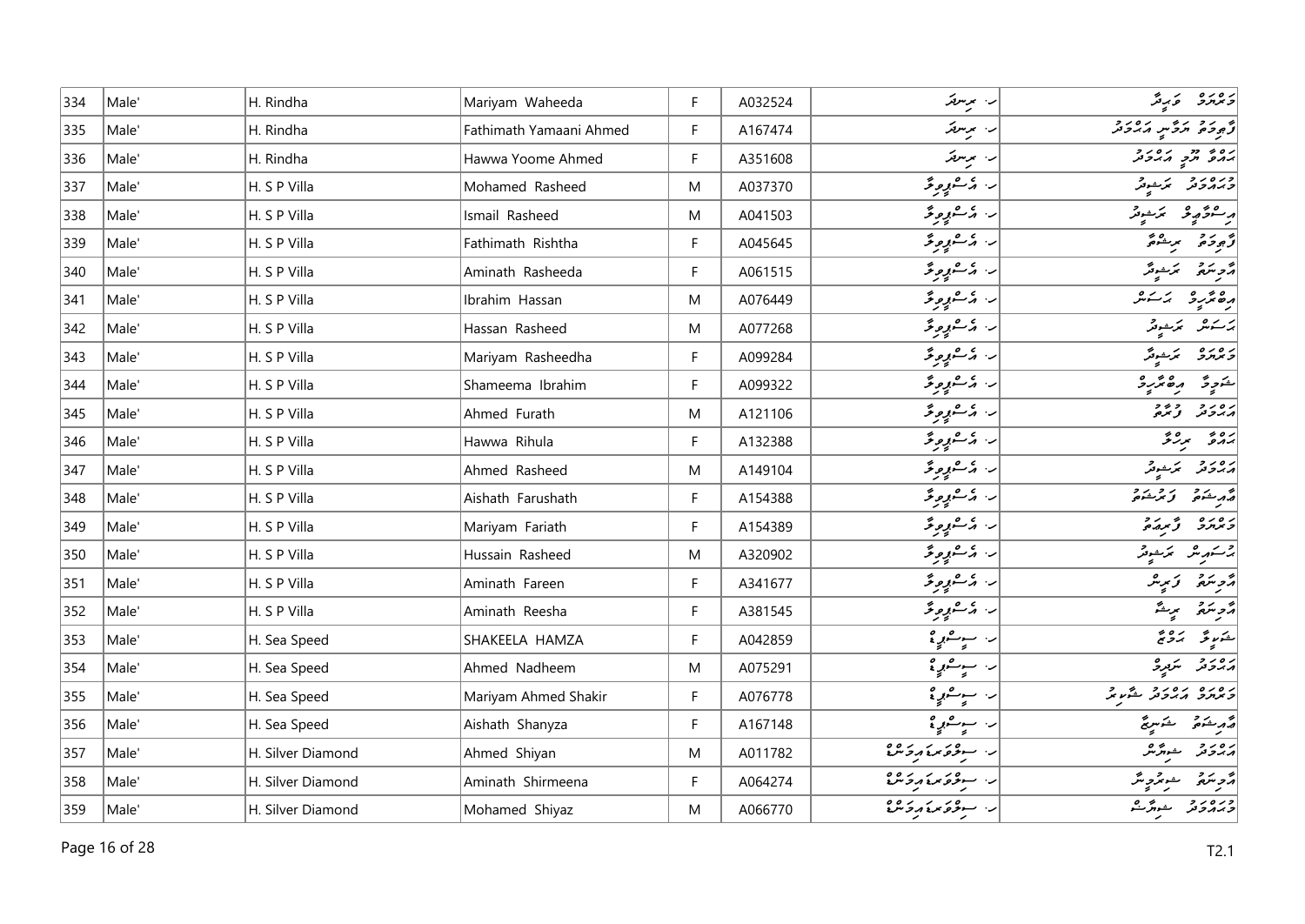| 360 | Male' | H. Silver Diamond | Leena Abdul Raheem        | F         | A068651 | ر سودة برورده            | و شهر مصر معده مورد و                       |
|-----|-------|-------------------|---------------------------|-----------|---------|--------------------------|---------------------------------------------|
| 361 | Male' | H. Silver Diamond | Aishath Shunaanath Shamin | F         | A338576 | ر سودة برورده و          | قەرشۇق شوشرىق شۇر ش                         |
| 362 | Male' | H. Silver Diamond | Ibrahim Shadhoon Shiyaz   | M         | A350151 | ر. سوۋىر، ئەرجىن         | رە ئرىرى ھەدىرى ھەرگەن<br>برە ئرىرى ھەدىرىك |
| 363 | Male' | H. Slogan         | Ibrahim Waheed            | M         | A040817 | ر، سودره                 | أرە ئۆر ئەر ئەر                             |
| 364 | Male' | H. Slogan         | Aminath Visama            | F         | A065086 | ر، سود په په             | أزويتهم وبشر                                |
| 365 | Male' | H. Slogan         | Fathmath Zaina Waheed     | F         | A131814 | ر. سەنزىر ھ              | توجوخو تمريتر وريتر                         |
| 366 | Male' | H. Slogan         | Mariyam Zahuwa Waheed     | F         | A330559 | ر. سود په                | <b>ד פינים ניכש ניברי</b>                   |
| 367 | Male' | H. Slogan         | Mohamed Zihan Waheed      | M         | A330561 | ر. سود پی                | وبرە بەد <sub>فر</sub> ر مەك ئەبەتر         |
| 368 | Male' | H. Snoopy         | Aishath Asima             | F         | A009949 | ر. ڪيتر <sub>وپه</sub>   | أقرم شكاة الأسبوق                           |
| 369 | Male' | H. Snoopy         | Hawwa Huzaima             | F         | A009950 | ر. ڪيتني                 | $5.62$ $5.2$                                |
| 370 | Male' | H. Snoopy         | Abdulla Asim              | M         | A010087 | ر. سرچينې                | مَدْ هُ قَدْ اللّهُ مُحْ سِوتْر             |
| 371 | Male' | H. Snoopy         | Mariyam Asim              | F         | A010093 | ستعتبي                   | ر ه ر ه<br><del>ر</del> بربرگر<br>رژیبه ژ   |
| 372 | Male' | H. Snoopy         | Ismail Asim               | M         | A010094 | ر. ڪوچيمو                | ىر سى <i>رۇ پە</i> تر                       |
| 373 | Male' | H. Snoopy         | Ibrahim Asim              | ${\sf M}$ | A010095 | ر. ڪيترن <sub>ي</sub>    | ەر ھەترىر <i>ۋ</i>                          |
| 374 | Male' | H. Snoopy         | Ahmed Asim                | ${\sf M}$ | A010124 | ر. ڪه چيمو               | גפיב הבייב                                  |
| 375 | Male' | H. Snoopy         | Mohamed Firaas Ahmed      | ${\sf M}$ | A042006 | ر. ڪوچڙي                 | ورەر دېگرے رەر د                            |
| 376 | Male' | H. Snoopy         | Raheema Asim              | F         | A042011 | بالمقتني                 | أتذبر قمح المجموع                           |
| 377 | Male' | H. Snoopy         | Aminath Asima             | F         | A042012 | ر. ڪيترو                 | أأوسكة أأسبو                                |
| 378 | Male' | H. Snoopy         | Mohamed Mirah Ibrahim     | M         | A328689 | ستقتني                   |                                             |
| 379 | Male' | H. Snoopy         | Ahmed Alhaan Ibrahim      | M         | A328690 | بالتحقيم                 |                                             |
| 380 | Male' | H. Snoopy         | Mubal Azzam Ibrahim       | M         | A333178 | ر. سەيترىم <sub>ىي</sub> | 0 40 0401 042<br>COL WAS COXYC              |
| 381 | Male' | H. Snoopy         | Aminath Zein Ismail       | F         | A333373 | ر. سەيترىم               | הקיימי הקייר קיירקי                         |
| 382 | Male' | H. Snoopy         | Fathimath Zeyba Ismail    | F         | A333379 | ر. ڪيترو                 | ژُودَهُ یَرهُ رِ ے وُ                       |
| 383 | Male' | H. Snoopy         | Aiham Ahmed Asim          | ${\sf M}$ | A351319 | ر. سەيترىپ               | أتهرئه المرورد المسوفر                      |
| 384 | Male' | H. Spain villa    | Aminath Rauna             | F         | A012223 | ر. سوپۇ ئىرو ئى          | أأرحم المتمار والمحمد                       |
| 385 | Male' | H. Spain villa    | Aaiz Ahmed Rasheed        | ${\sf M}$ | A161012 | ر. سوژىنرو ئ             | أحمد والمروح المراشوقر                      |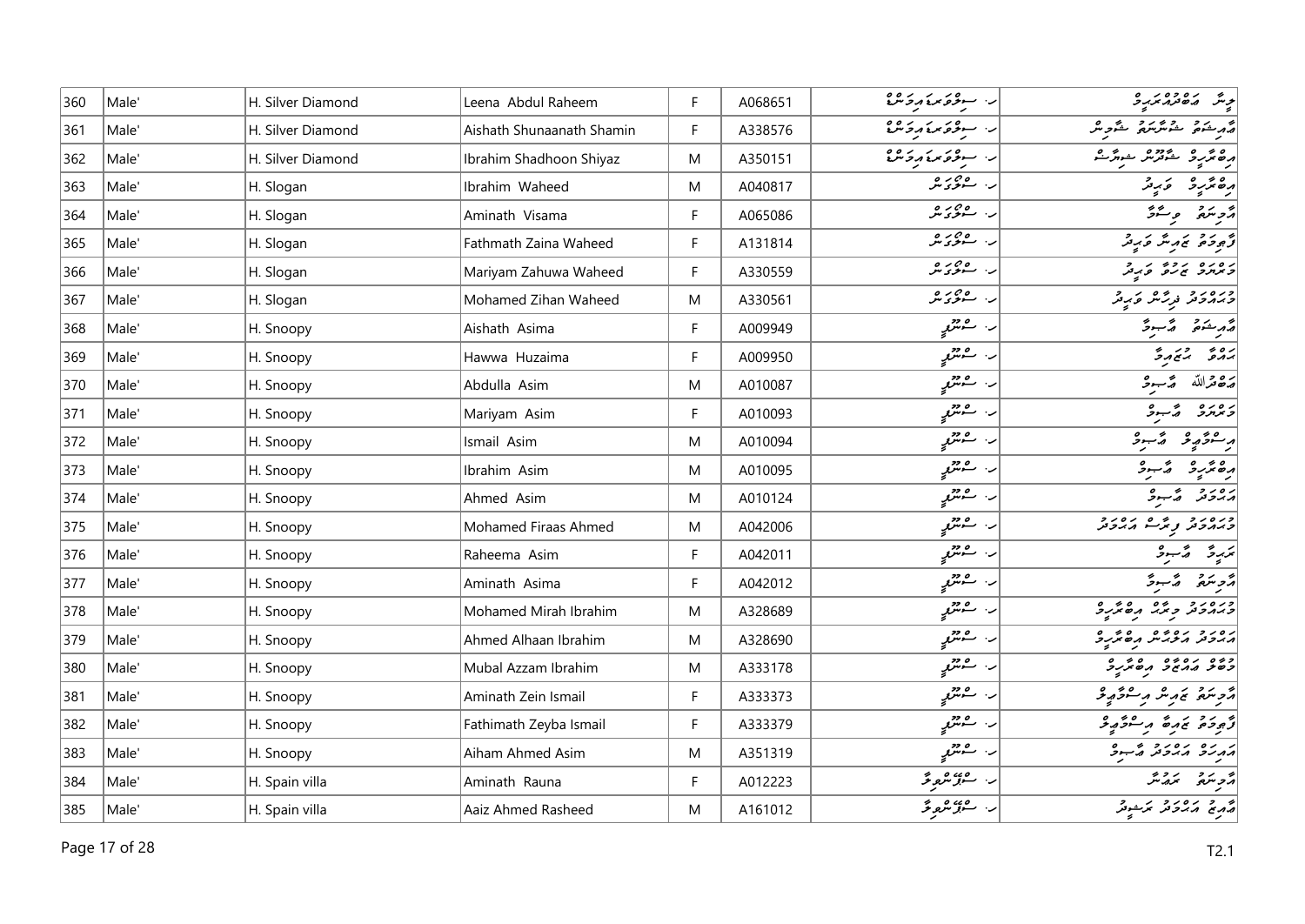| 386 | Male' | H. Summer Green ge | Adam Shareef          | M           | A092066 | ر. سەۋىرومرىرى        | أرترة شكيرتر                              |
|-----|-------|--------------------|-----------------------|-------------|---------|-----------------------|-------------------------------------------|
| 387 | Male' | H. Summer Green ge | Aishath Zakariyya     | F           | A138619 | ر. سەكەر ئەرشى        | י ז' זה ה".<br>אז זה ה"<br>ر<br>پر کر شکو |
| 388 | Male' | H. Summer Green ge | Ali Ikram             | M           | A138622 | ر. سەڭ برۇ بېرىدى     |                                           |
| 389 | Male' | H. Summer Green ge | Fathimath Shiuna      | F           | A138624 | ر. سەۋىرى بېرىش       | ژوځو شرمړ                                 |
| 390 | Male' | H. Summer Green ge | Ibrahim Zakariyya     | M           | A138625 | ر. سەكەر ئەرشى        | ە ھەترىرى<br>مەھىرىرى<br>ىچ ئەسمەر ھەشر   |
| 391 | Male' | H. Summer Green ge | Ahmed Akram           | M           | A141650 | ر. سەۋىرومرىرى        | גם גם גם גם<br>הגבה העינים                |
| 392 | Male' | H. Summer Green ge | Mohamed Vickram       | M           | A143054 | ر. سەكە ئىرى ئېرىش    | و ر ه ر د<br>تر پر ژ تر<br>ە ئە ئىرى      |
| 393 | Male' | H. Sunflower House | Wafiyya               | $\mathsf F$ | A057847 | ر. سەس ئۇتۇتتىر ئەرقى | ءَ وِ هُ هُ                               |
| 394 | Male' | H. Sunflower House | Ahmed Yooshau         | M           | A144507 | ر. سەس ئەتەبر زەر ھ   | ر ە ر د<br>م.رو تر<br>دو پر د<br>تر شدهه  |
| 395 | Male' | H. Sunflower House | Aminath Zooshan       | $\mathsf F$ | A154597 | ر. سەس ئۇتۇتەر ئەرگ   | ود مشر مر<br>فرنستر مر<br>ۇ ئەسىرە        |
| 396 | Male' | H. Sunflower House | Mariyam Yoogin        | F           | A267114 | ر. سەھرۇۋە بەر ق      | د ۱۵ د دو په مربع مربع مربع د             |
| 397 | Male' | H. Sunflower House | Hussain Yoomin        | M           | A349893 | ر. سەش ئەقرىر ئەرق    | جر سکر سکر انگر جر سگر<br>مرگ             |
| 398 | Male' | H. Sunny Rose      | Sabeena Saeed         | $\mathsf F$ | A132589 | ر، سەسرىكەمچ          | سَمِهِ شَرِ سَمْرِ مَرْ                   |
| 399 | Male' | H. Sunny Rose      | Mohamed Saneez        | M           | A366992 | ر. سەسرىكرىج          | وره دو که در                              |
| 400 | Male' | H. Sunny Way       | Aminath Fiuna         | F           | A009218 | ر. سەمبەر ئە          | أثرجر تنعم واثرتثر                        |
| 401 | Male' | H. Sunny Way       | Fathimath Shahida     | $\mathsf F$ | A037462 | ر. سەمبەرى<br>ئە      | أقرموحرة فستشرقه                          |
| 402 | Male' | H. Sunny Way       | Mariyam Eleena        | $\mathsf F$ | A037660 | ر. سەئىرىق            | دەرە ئېچىگە                               |
| 403 | Male' | H. Sunny Way       | Ali Manik             | M           | A039406 | ر. سەئىرەتچ           | أرشح أتحسر والمحمد                        |
| 404 | Male' | H. Sunny Way       | Aminath Shaheeda Ali  | F           | A042877 | ر. سەمبەرى<br>ئە      | ۇچەسىمۇ ھۆر ئەھمىي                        |
| 405 | Male' | H. Sunny Way       | Ahmed Shahid          | M           | A053044 | ر. سەسرىئە            | برەرو ئەرەر                               |
| 406 | Male' | H. Sunny Way       | Hawwa Zahida Ali      | F           | A057885 | ر. سەئىرىق            | برواقا المجارانك وكامي                    |
| 407 | Male' | H. Sunny Way       | Ahmed Azmeen          | M           | A123672 | ر. سەيبرىقە           | גף ג' ג' ג' ביית                          |
| 408 | Male' | H. Sunny Way       | Aishath Samreen       | F           | A123673 | ر. سەسرىقە            | ۇرىشقۇ سىۋىرىر                            |
| 409 | Male' | H. Sunny Way       | Mohamed Azleen        | M           | A147576 | ر. سەئىرىق            | ورەرو رەپر                                |
| 410 | Male' | H. Sunny Way       | Mohamed Yamaan Shahid | M           | A160435 | ر. سەمبەرى<br>س       | ورەرو رومى ئەر                            |
| 411 | Male' | H. Sunny Way       | Aishath Jaisha Shahid | F           | A331388 | ر. سەسرەتە            | أقهر شوه في مريش الشرير                   |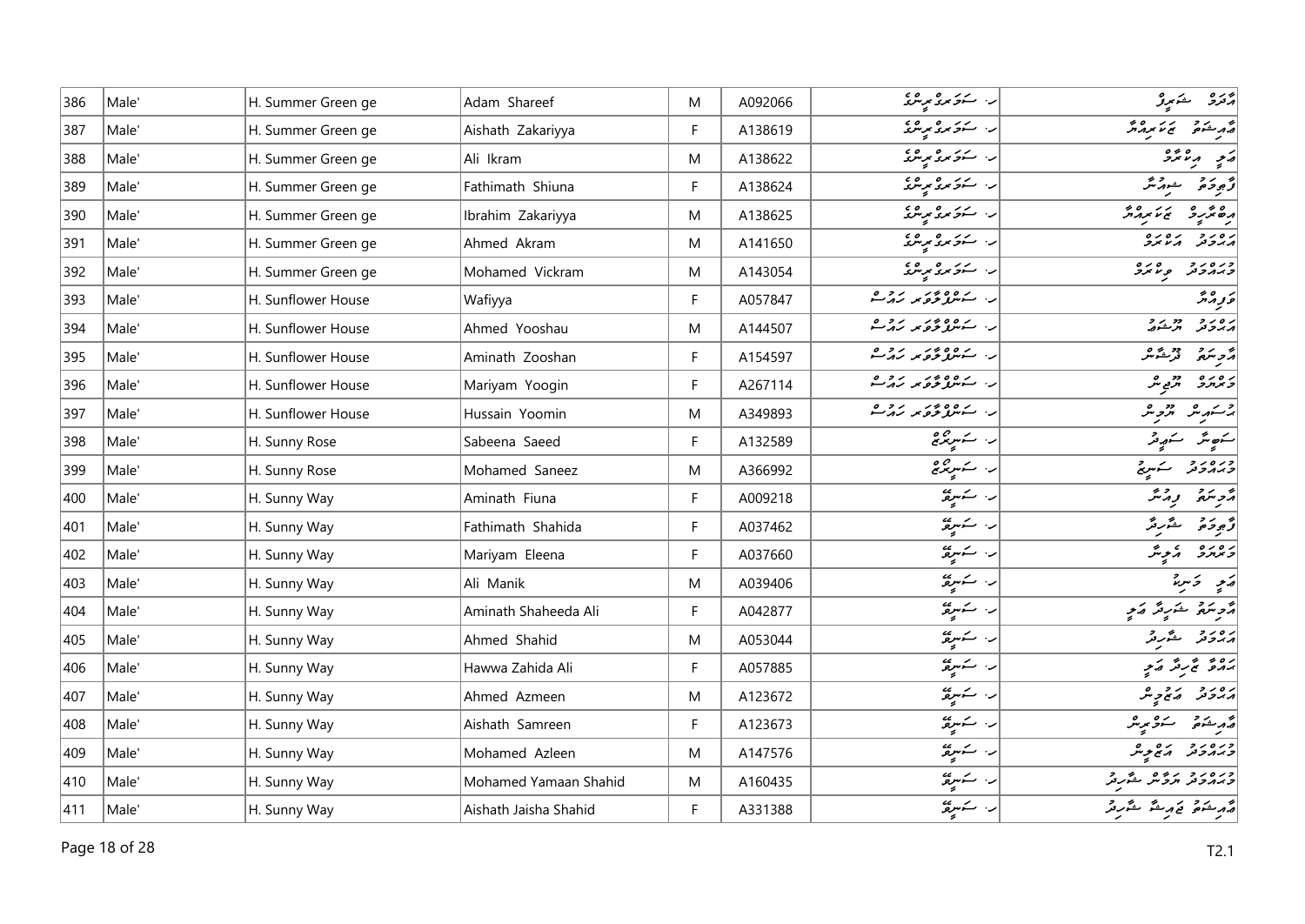| 412 | Male' | H. Sunrise Villa | lyad Ali                 | M  | A000482 | ر. سەنئە ئەرقم قوغۇ           | ەر پر تەر<br>سىسىسىسى<br>ەكمىيە                  |
|-----|-------|------------------|--------------------------|----|---------|-------------------------------|--------------------------------------------------|
| 413 | Male' | H. Sunrise Villa | Aminath Shameema         | F  | A000486 | ر. سەھەيمەم ج ئۇ              | أأترسم<br>شەرچ                                   |
| 414 | Male' | H. Sunrise Villa | Ibrahim Bushry           | M  | A053115 | ر. سەھەممەم ج <sub>ى</sub> بۇ | ە ھەترىرى<br>مەھترىرى<br>تە<br>ھەشىمىر           |
| 415 | Male' | H. Sunrise Villa | Abida Ali                | F  | A070335 | ر. سەھەبىر بىر بورگ           | ة حومً<br>ەتىر                                   |
| 416 | Male' | H. Sunrise Villa | Abdul Azeez              | M  | A072661 | ر. سەمىرىدىن يوڭر             | ره وه ر<br>مەھىر بىر مې                          |
| 417 | Male' | H. Sunrise Villa | Ahmed Anas Ibrahim       | M  | A336972 | ر. سەشرىمىدىنچ ھەتتى          | גם גב גבה הסתיבים                                |
| 418 | Male' | H. Thanhaa       | Athika Ibrahim           | F  | A055220 | ر، ئەبىرىگە                   | و و ده تر د                                      |
| 419 | Male' | H. Thanhaa       | Ithaf Azim               | F  | A160359 | ر. ئۇنىرگە                    | ەبۇر<br>رگەنى ر                                  |
| 420 | Male' | H. Thanhaa       | Eelaf Azim               | F  | A309659 | ر. پره پو                     | ويتحر<br>ومجمجر                                  |
| 421 | Male' | H. Thilafan      | Abida Ibrahim            | F  | A059296 | ر. موځوړ ش                    | و څونگه<br>د ځ<br>ەرھەترىر <sup>ى</sup>          |
| 422 | Male' | H. Tivega Light  | Aminath Latheefa         | F  | A001476 | ر و و د درو                   | ړ څر سرچ<br>ځږوتر                                |
| 423 | Male' | H. Tivega Light  | Ismail Hameed            | M  | A001691 | ر و عرو محرم و ه              | ېر شر <i>ې پې</i> تر تر تر په تر د               |
| 424 | Male' | H. Tivega Light  | Ahmed Hassan             | M  | A009468 | ر و و د څرمو                  | رەرو برىكە                                       |
| 425 | Male' | H. Tivega Light  | Ibrahim Hameed           | M  | A026093 | ر و ء و د دره                 | رە ئرىر ئىچى                                     |
| 426 | Male' | H. Tivega Light  | Mariyam Shiyana          | F  | A036038 | ر وغوځ څه وه                  | ر ہ ر ہ<br><del>ر</del> بربرد<br>شەدىگە<br>سەھەر |
| 427 | Male' | H. Tivega Light  | Aminath Shifana          | F  | A036053 |                               | ے و <i>گنگ</i> ر<br>أرمر وسرة                    |
| 428 | Male' | H. Tivega Light  | Hassan Zirar             | M  | A038826 | ر و و د څرمو                  | ىرىسەنلەر سىزىر                                  |
| 429 | Male' | H. Tivega Light  | Aishath Fiuzana          | F. | A040746 | ر و عرو محرم و                | و پرځ پتر<br>و مر شو د<br>مرکز مشو د             |
| 430 | Male' | H. Tivega Light  | Fathimath Rifshana       | F. | A040747 |                               | أزودة برزشتر                                     |
| 431 | Male' | H. Tivega Light  | Mohamed Hameed           | M  | A085222 | ر و عود محمد ه                | כנסנכ גבע                                        |
| 432 | Male' | H. Tivega Light  | Ahmed Haisham            | M  | A100666 | ر. جۇڭ ئۇرغ                   | رەرو ئەيئو                                       |
| 433 | Male' | H. Tivega Light  | Hawwa Shabana Abdulla    | F  | A100697 | ر و و د څرمو                  | برە ئەسكە ئەھەراللە                              |
| 434 | Male' | H. Tivega Light  | Fareesha Ahmed           | F  | A100698 | ر و عرو محر مربع              | وَ يَمِيتُمْ - دَيْرَوْتَر                       |
| 435 | Male' | H. Tivega Light  | Faruzana Ahmed           | F  | A120822 | ر و و د څرمو                  | ز ده پره ده د                                    |
| 436 | Male' | H. Tivega Light  | Aishath Sheenyz Nooman   | F  | A138851 | ر و و د څرمو                  | ە ئەرشەھ سىسرە سەھەت ئىر                         |
| 437 | Male' | H. Tivega Light  | Fathimath Simana Abdulla | F  | A153596 | ر و و د څرمو                  | و محمد المستقبل من الله الله                     |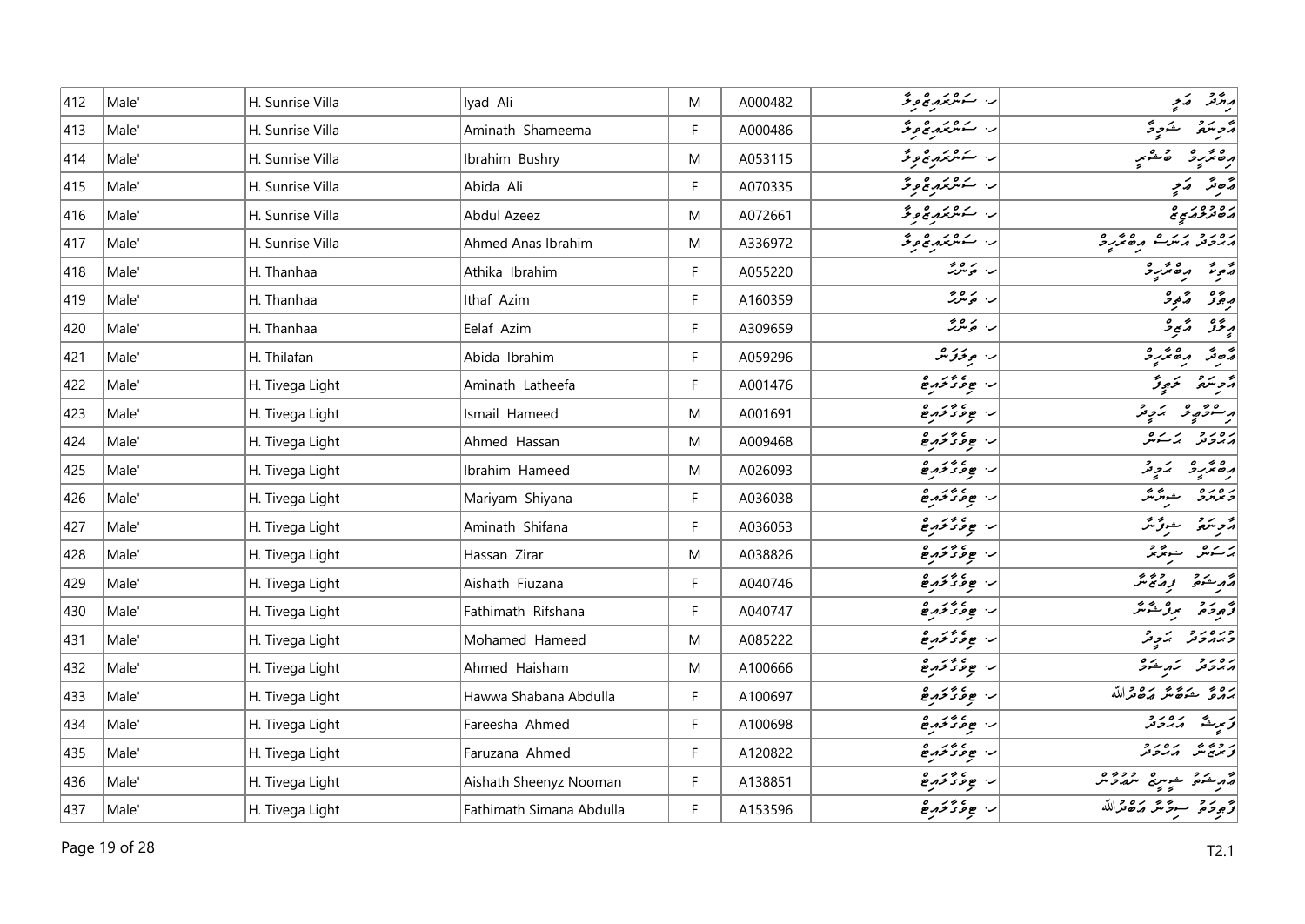| 438 | Male' | H. Tivega Light       | Hussain Shiwaz                             | M         | A153597 | ر و عرو محمد ه                               |                              |
|-----|-------|-----------------------|--------------------------------------------|-----------|---------|----------------------------------------------|------------------------------|
| 439 | Male' | H. Tivega Light       | Ibrahim Yafiu Mohamed                      | ${\sf M}$ | A167052 | ر و ع و د څرم ه                              | مصر و مردم دره در            |
| 440 | Male' | H. Tivega Light       | Ahmed Ahil Ismail                          | ${\sf M}$ | A330955 | ر و عود محمد ه                               | أرور و و رو مستوجبو          |
| 441 | Male' | H. Ussakuruge         | Aminath Nishfa Nashid                      | F         | A058896 | ر. ده رووه                                   | أأدوسهم الرسفوق الكرشوش      |
| 442 | Male' | H. Ussakuruge         | Maryam Nash'aa Nashid                      | F         | A058897 | ر. وه پرووه                                  | كالمريرى الكراشية المتراشوقر |
| 443 | Male' | H. Ussakuruge Dhekunu | Fauziyya Hassan                            | F         | A071700 | ر ده دروور ده د<br>ر . م. پرکستما مرد توما س | تروپرور برسکس                |
| 444 | Male' | H. Vahtheenige        | AISHATH IRASHA MOHAMED<br><b>ALI MANIK</b> | F         | A012077 | ر ، ءَرْه په بېرگه                           | התשים התשי כמתכת הכביתי      |
| 445 | Male' | H. Vahtheenige        | MARIYAM LIFSHA MOHAMED<br><b>ALI MANIK</b> | F         | A012078 | ر. ئۇرمۇسىد                                  | נים נים נים כנסגב בי ביינו   |
| 446 | Male' | H. Vahtheenige        | Ali Wisham Mohamed Ali<br>Maniku           | ${\sf M}$ | A025618 | ~ عَهْ هِ مِيعٌ                              | أرو وحدٌ وبرورو بروتريد      |
| 447 | Male' | H. Vahtheenige        | Mohamed Ali Manik                          | M         | A042525 | ل- عَهْرُمٍ سِرْءُ                           | כמחכת היכתית                 |
| 448 | Male' | H. Veppilaa Aage      | Mariyam Sifana Ibrahim                     | F         | A081140 | ر. ءُه بوعٌ مُنْ                             | גם גם תוצית תסתיב            |
| 449 | Male' | H. Veppilaa Aage      | Fathimath Shany Ibrahim                    | F         | A120324 | ر. ءوپرځ دی                                  | توجوج شمس مره محرر و         |
| 450 | Male' | H. Veppilaa Aage      | Hawwa Shiyana                              | F         | A123170 | ر. ءُه بوعٌ مُنْ                             | برە ئەشەر ئىس                |
| 451 | Male' | H. Veppilaa Aage      | Mohamed Ibrahim Shareef                    | M         | A330693 | ر، ءورو پر پ                                 | ورەرو مەھرىرى ئەر            |
| 452 | Male' | H. Veppilaa Aage      | Ahmed Ibrahim Shareef                      | M         | A356627 | ر. ءورځ دی                                   | ړه د د هغربو ځمړو            |
| 453 | Male' | H. Veppilaa Aage      | Assad Shareef                              | M         | A372132 | ر، ءەبور ئەن                                 | پر صرحر شوہور                |
| 454 | Male' | H. Veppilaa Maa       | Hood Abdul Haseeb                          | M         | A077636 | ر. ءو پوځ ځ                                  | נבר מספסת בי                 |
| 455 | Male' | H. Veppilaa Maa       | Azeema Mahmood                             | F         | A077828 | ر. ئۇن بۇ ئ                                  | پرېڅ د څرمرور                |
| 456 | Male' | H. Veppilaa Maa       | Fathimath Athiyya Abdul Haseeb             | F         | A077829 | ر. ءورو ڈ                                    |                              |
| 457 | Male' | H. Veppilaa Maa       | Izza Abdul Haseeb                          | F         | A341617 | ر. ئۇن بۇ ئ                                  | ره ده ده ده در د             |
| 458 | Male' | H. Veppilaage         | Mohamed Waheed                             | ${\sf M}$ | A012273 | ر، ءُه پوځه                                  | وره رو در و                  |
| 459 | Male' | H. Veppilaage         | Mohamed Hameed                             | M         | A053834 | ر، ءگە پوڭۇ                                  | ورەر دېر                     |
| 460 | Male' | H. Veppilaage         | Mariyam Eesha Waheed                       | F         | A362662 | ر. ءُە پەنتى                                 | د ډېرو په شه کابې تر         |
| 461 | Male' | H. Veppilaage         | Fathmath Rifga Mohamed                     | F         | A362663 |                                              | و دو مروته وره دو            |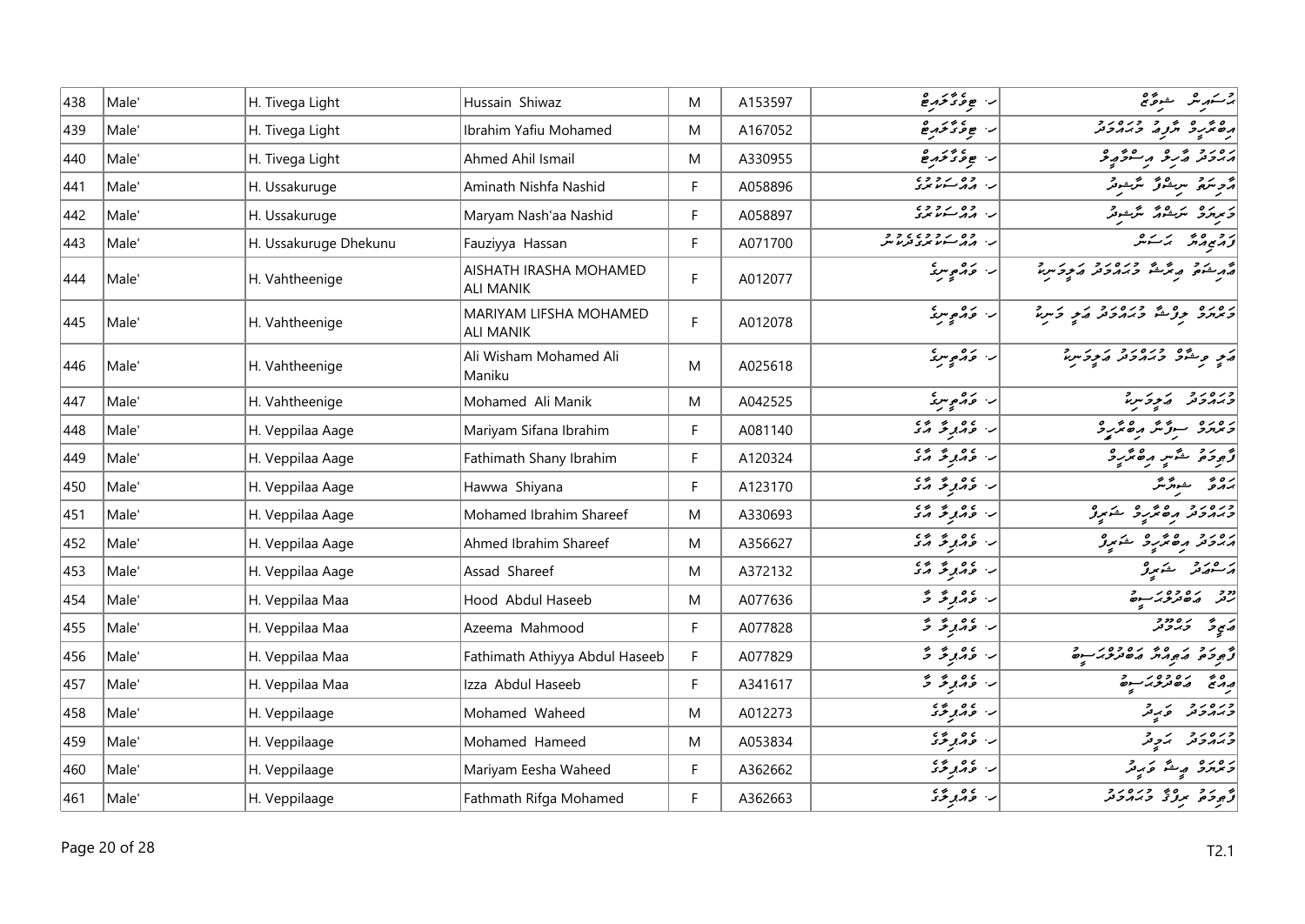| 462 | Male' | H. Veppilaage     | Aminath Mushfigath Waheed | F. | A362664 | ر، ع۵۶ پوځ                                    | أأدوسهم وحصروه ورو                                          |
|-----|-------|-------------------|---------------------------|----|---------|-----------------------------------------------|-------------------------------------------------------------|
| 463 | Male' | H. Veppilaage     | Hawwa Muna Waheed         | F  | A413064 | ر، غەچ ئەتتى                                  |                                                             |
| 464 | Male' | H. Villaraiylaage | Ali Waheed                | M  | A006672 | ر ۰ و ۶ ده و ۰<br>ر ۰ و <del>و</del> بره و د  | أتكتمت المحاسرة                                             |
| 465 | Male' | H. Villaraiylaage | Ahmed Waheed              | M  | A032532 | ر .<br>ر . و تربره تر <i>ی</i>                | رەر دىر                                                     |
| 466 | Male' | H. Villaraiylaage | Janaan Ahmed              | F  | A344201 | ر ۰ و ۶ ده و ۰<br>ر ۰ و <del>۶ ب</del> ره ۶ د | د عرهر مدر بر د د                                           |
| 467 | Male' | H. Vilu           | Hawwa Zahira              | F. | A064023 | ر . و تح                                      | رەپ پەرپە                                                   |
| 468 | Male' | H. Violet Fehi    | Mohamed Ibrahim           | M  | A009554 | ر ، ھَ پر چُھ رَ پ                            | $\circ$ $\circ$ $\circ$<br>و ر ه ر د<br>تر پر ژ تر<br>フンメめハ |
| 469 | Male' | H. Violet Fehi    | Samveel Ibrahim           | M  | A040413 | ر ، ھَ پر ڏھ وَ پ                             | سەۋەپ بۇ<br>ەھ تررو                                         |
| 470 | Male' | H. Violet Fehi    | Sharmeela Ibrahim         | F. | A103539 | ر ، ئەربۇھۇر                                  | ەھ تررۋ<br> شەئىزىرىگە                                      |
| 471 | Male' | H. Violet Fehi    | Shamaal Ibrahim           | M  | A124846 | ر ، ھَ پر چُھ رَ پ                            | ەھ ترىرى<br> شەۋىۋ                                          |
| 472 | Male' | H. Violet Fehi    | Eehab Ibrahim             | M  | A321630 | ر ، ھَ پر چُھ رَ پ                            | لوشق<br>ەھ تررۈ                                             |
| 473 | Male' | H. Violet Fehi    | Eman Ibrahim              | F. | A326962 | ر ، ئەربۇھۇر                                  | برځ شر<br>ەھ ئۈرۈ                                           |
| 474 | Male' | H. Violet Green   | Fathimath Naeem           | F  | A000437 | ر ، ءَرِ ڏَھ ءُ برِ بڻر                       | ا تو پر پر د<br>سمەچ                                        |
| 475 | Male' | H. Violet Green   | Rizvee Moosa              | M  | A043619 | ر. ئەربۇھ ئىمپىر                              | ست محر شد که ا<br> بررجمو                                   |
| 476 | Male' | H. Violet Green   | Ahmed Humaid              | M  | A141500 | ~ عَهُ دَعْ عَ مِيسْر                         | أركاح والمحرور                                              |
| 477 | Male' | H. Zafoof         | Ismail Waheed             | M  | A073824 | ر به دوه<br>ر کافرن                           | ابر مشتر <i>م پی</i> و<br>ی بر قر                           |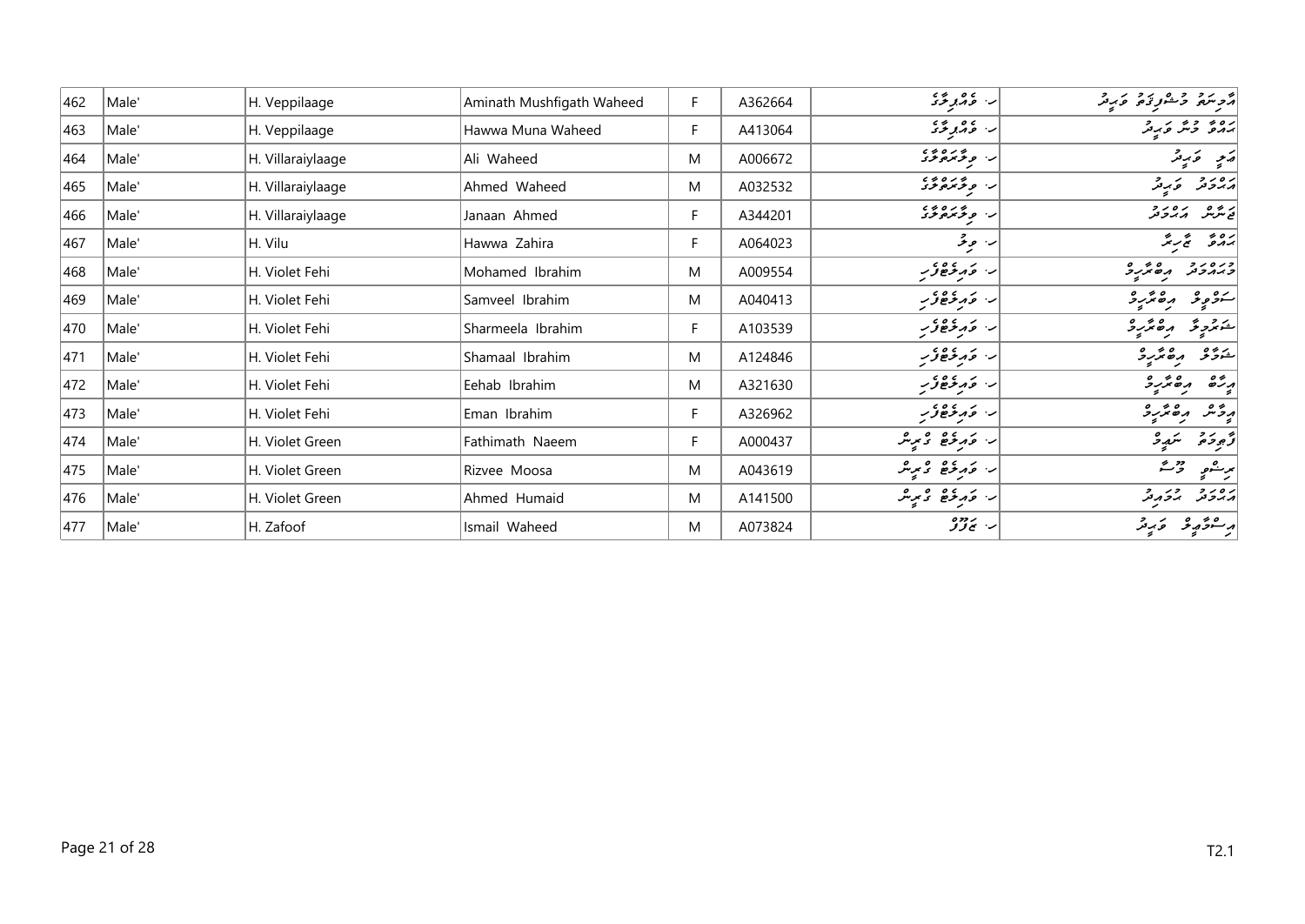## *w7qAn8m? sCw7mRo>u; wEw7mRw;sBo<*

| ' مرمر | 'يئرىثر: |
|--------|----------|
|        |          |
|        |          |
|        |          |

## *w7q9r@w7m> sCw7qHtFoFw7s; mAm=q7 w7qHtFoFw7s;*

| ىر تە | $\mathcal{O} \times$<br>$\sim$ | $\sim$<br>. . | لترنثر |
|-------|--------------------------------|---------------|--------|
|       |                                |               |        |
|       |                                |               |        |
|       |                                |               |        |

| انترنثر: | $^{\circ}$ | يبرهر | $^{\circ}$<br>سرسر |
|----------|------------|-------|--------------------|
|          |            |       |                    |
|          |            |       |                    |
|          |            |       |                    |

| يره | $\mathcal{O} \times$<br>. | $\sim$<br>سرسر | $^{\circ}$<br>مرسر |
|-----|---------------------------|----------------|--------------------|
|     |                           |                |                    |
|     |                           |                |                    |
|     |                           |                |                    |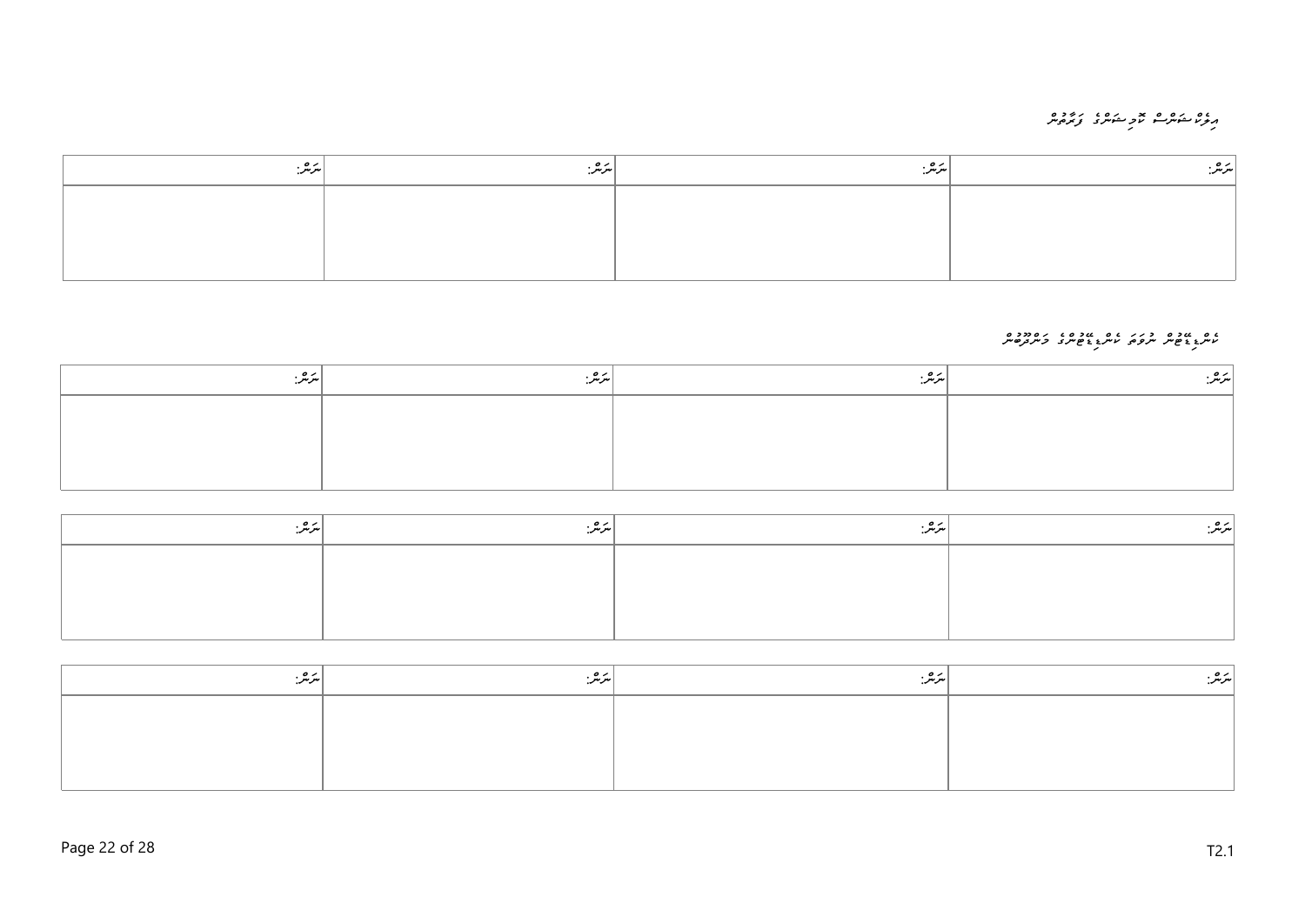| يره. | ο. | ا ير ه |  |
|------|----|--------|--|
|      |    |        |  |
|      |    |        |  |
|      |    |        |  |

| <sup>.</sup> سرسر. |  |
|--------------------|--|
|                    |  |
|                    |  |
|                    |  |

| ىرتىر: | $\sim$ | ا بر هه. | لىرىش |
|--------|--------|----------|-------|
|        |        |          |       |
|        |        |          |       |
|        |        |          |       |

| 。<br>مرس. | $\overline{\phantom{a}}$<br>مر سر | يتريثر |
|-----------|-----------------------------------|--------|
|           |                                   |        |
|           |                                   |        |
|           |                                   |        |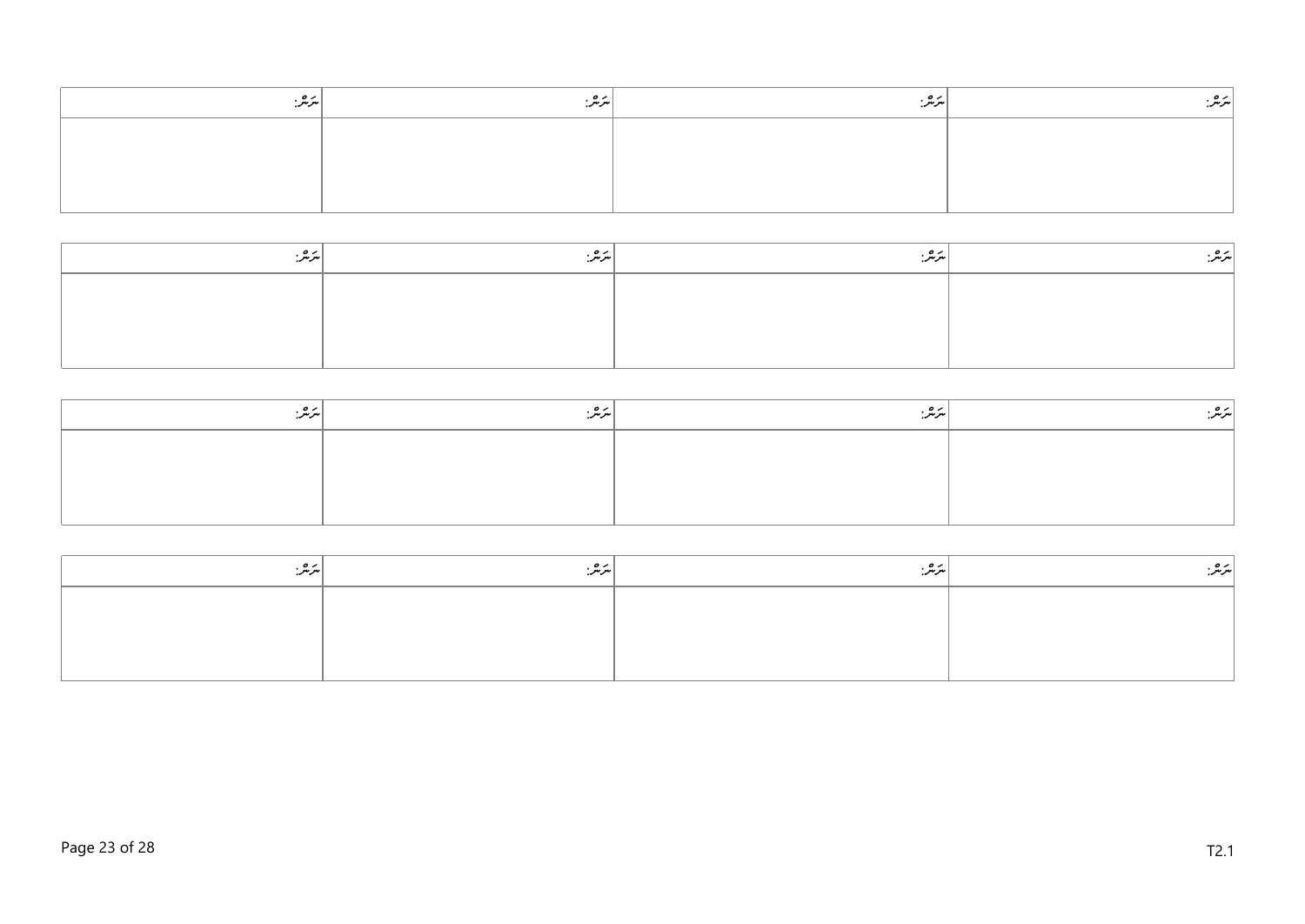| ير هو . | $\overline{\phantom{a}}$ | يرمر | اير هنه. |
|---------|--------------------------|------|----------|
|         |                          |      |          |
|         |                          |      |          |
|         |                          |      |          |

| ىر تىر: | $\circ$ $\sim$<br>" سرسر . | يبرحه | o . |
|---------|----------------------------|-------|-----|
|         |                            |       |     |
|         |                            |       |     |
|         |                            |       |     |

| انترنثر: | ر ه |  |
|----------|-----|--|
|          |     |  |
|          |     |  |
|          |     |  |

|  | . ه |
|--|-----|
|  |     |
|  |     |
|  |     |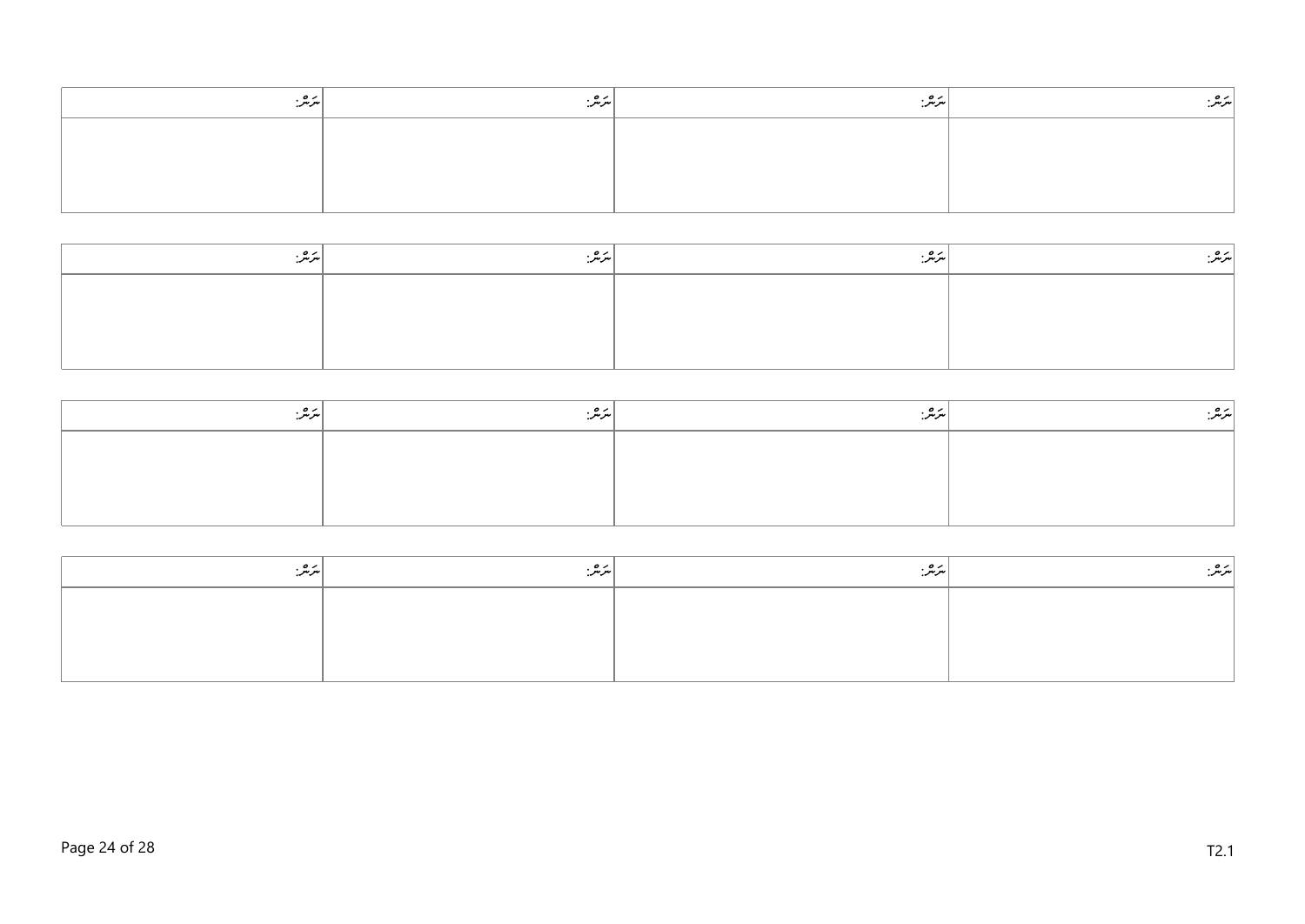| ير هو . | $\overline{\phantom{a}}$ | يرمر | اير هنه. |
|---------|--------------------------|------|----------|
|         |                          |      |          |
|         |                          |      |          |
|         |                          |      |          |

| ىر تىر: | $\circ$ $\sim$<br>" سرسر . | يبرحه | o . |
|---------|----------------------------|-------|-----|
|         |                            |       |     |
|         |                            |       |     |
|         |                            |       |     |

| انترنثر: | ر ه |  |
|----------|-----|--|
|          |     |  |
|          |     |  |
|          |     |  |

|  | . ه |
|--|-----|
|  |     |
|  |     |
|  |     |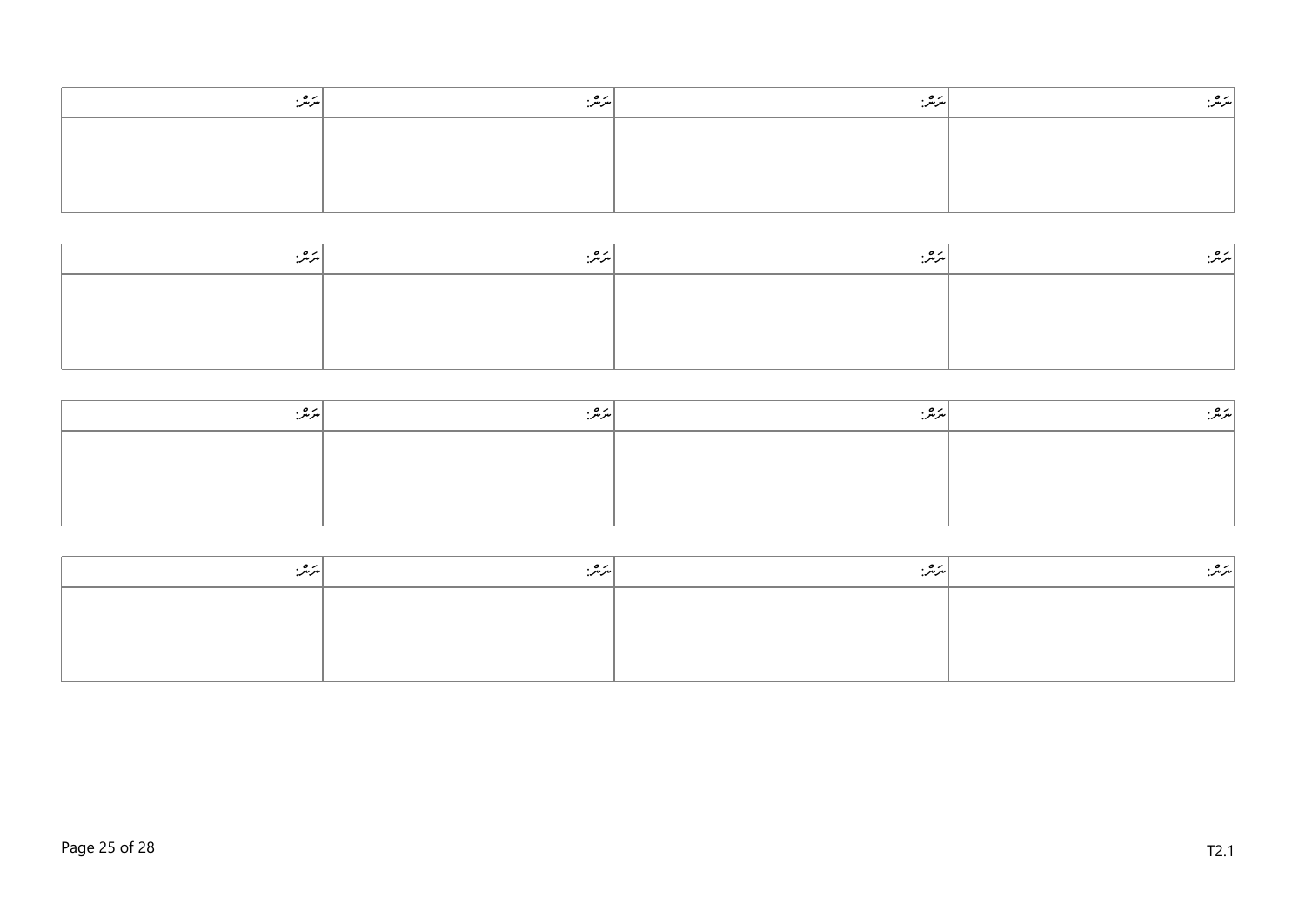| $\cdot$ | ο. | $\frac{\circ}{\cdot}$ | $\sim$<br>سرسر |
|---------|----|-----------------------|----------------|
|         |    |                       |                |
|         |    |                       |                |
|         |    |                       |                |

| يريثن | ' سرسر . |  |
|-------|----------|--|
|       |          |  |
|       |          |  |
|       |          |  |

| بر ه | 。 | $\sim$<br>َ سومس |  |
|------|---|------------------|--|
|      |   |                  |  |
|      |   |                  |  |
|      |   |                  |  |

| 。<br>. س | ىرىىر |  |
|----------|-------|--|
|          |       |  |
|          |       |  |
|          |       |  |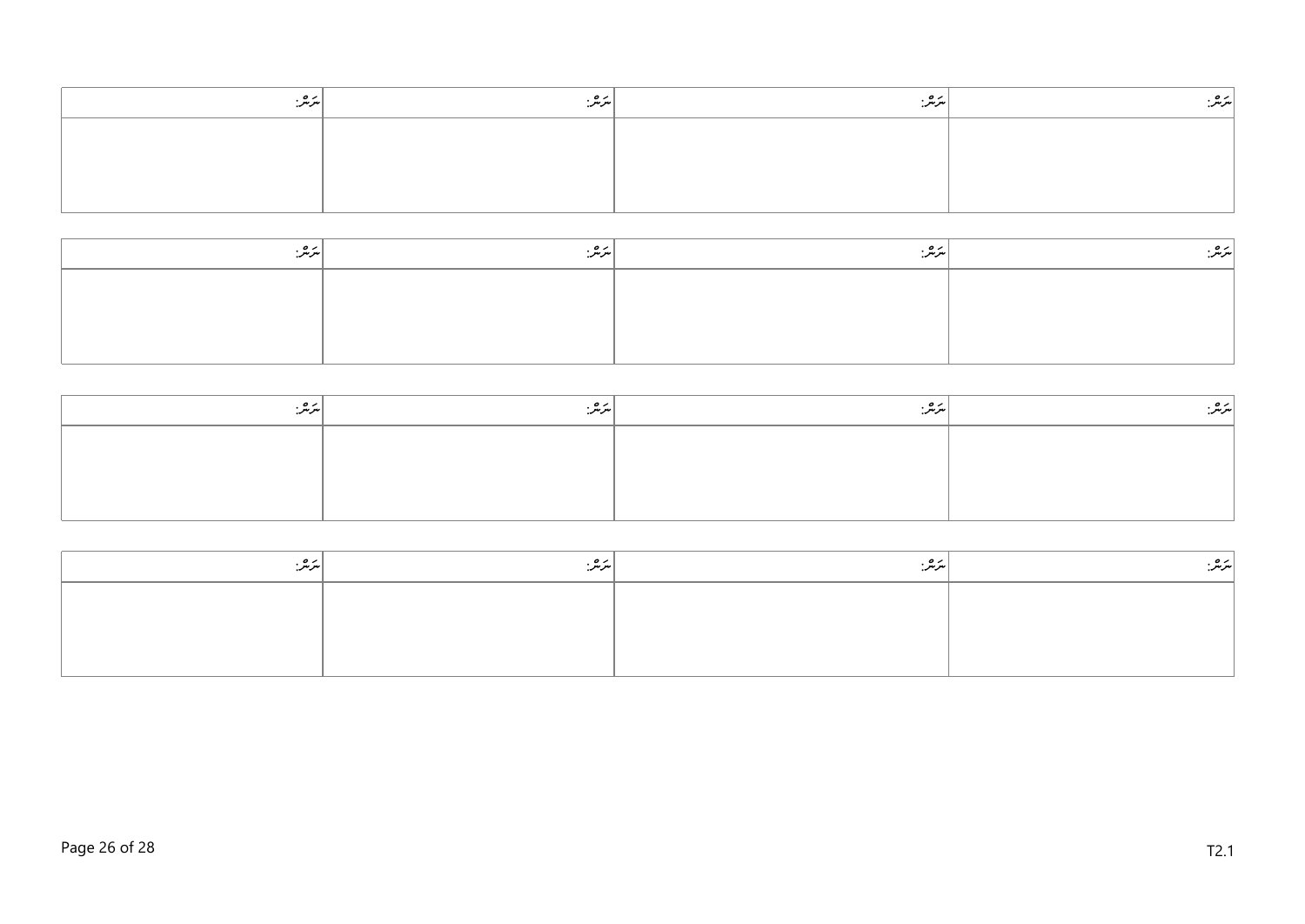| ير هو . | $\overline{\phantom{a}}$ | يرمر | لتزمثن |
|---------|--------------------------|------|--------|
|         |                          |      |        |
|         |                          |      |        |
|         |                          |      |        |

| ىر تىر: | $\circ$ $\sim$<br>" سرسر . | يبرحه | o . |
|---------|----------------------------|-------|-----|
|         |                            |       |     |
|         |                            |       |     |
|         |                            |       |     |

| 'تترنثر: | 。<br>,,,, |  |
|----------|-----------|--|
|          |           |  |
|          |           |  |
|          |           |  |

|  | . ه |
|--|-----|
|  |     |
|  |     |
|  |     |